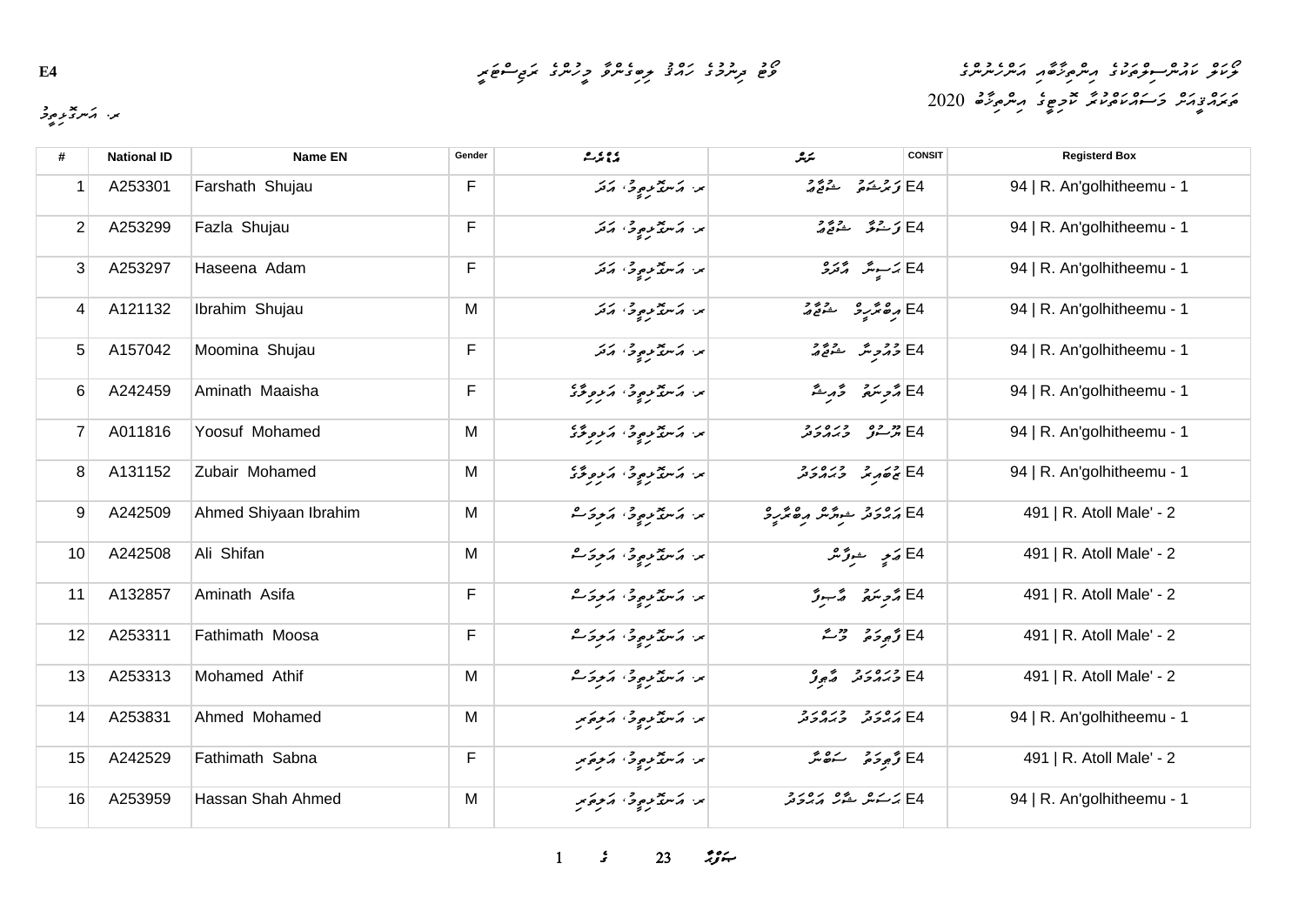*sCw7q7s5w7m< o<n9nOoAw7o< sCq;mAwBoEw7q<m; wBm;vB* م من المرة المرة المرة المرجع المرجع في المركبة 2020<br>مجم*د المريض المربوط المربع المرجع في المراجع المركبة* 

|     | , , ,          |  |
|-----|----------------|--|
|     | ىر. برسرى ىرەر |  |
| . . |                |  |

| 17 | A253957 | Khadheeja Ahmed   | F            | ىر. مەس <u>ت</u> ىرم <sub>ۇ</sub> چ، مەجمۇس | E4  زَمَرِيحٌ     دَرُدُورٌ      | 94   R. An'golhitheemu - 1   |
|----|---------|-------------------|--------------|---------------------------------------------|----------------------------------|------------------------------|
| 18 | A253956 | Mohamed Shaheen   | M            | برا مستوجع أمرة                             | E4 <i>وَبَرْوَدُوَ</i> حَدَّرِسُ | 94   R. An'golhitheemu - 1   |
| 19 | A253466 | Siththi           | $\mathsf{F}$ | برا مكتند ده و محركة بر                     | E4 سورمو                         | 94   R. An'golhitheemu - 1   |
| 20 | A253952 | Aneesa Mohamed    | F            | بر ، مستوجع أن موقوع                        | E4 كەسرىسى ئەممەدىر              | 491   R. Atoll Male' - 2     |
| 21 | A035363 | Ibrahim Mohamed   | M            | بر. مُستَوْمٍ وَ، مَوَمَّى                  | E4 مەھمەر 250.000                | 313   L. Maavah - 2          |
| 22 | A253821 | Mohamed Ali       | M            | برا مستوجع أمروهم                           | E4 <i>جەنەدى كەي</i>             | 94   R. An'golhitheemu - 1   |
| 23 | A253955 | Moosa Mohamed     | M            | برا مكس الموقى مكرومى                       | /E4 ح برورور                     | 94   R. An'golhitheemu - 1   |
| 24 | A257526 | Ahmed Nasheed     | M            | بر رکستو ده ده ده می                        | E4 <i>م بر\$ى مى مى</i> خومى     | 94   R. An'golhitheemu - 1   |
| 25 | A242471 | Hassan Arif       | M            | من مُس موج و ماه علم من                     | E4 پرسٹر گھ <i>مبرڈ</i>          | 94   R. An'golhitheemu - 1   |
| 26 | A242473 | Khadheeja Mohamed | F            | بر مسلم ده ده ماه علم                       | E4 زَمَرِيحَ - 3×20 وَ           | 94   R. An'golhitheemu - 1   |
| 27 | A257518 | Mohamed Yoosuf    | M            | من مُس موج و ماه علم من                     | E4 32,322 مركز                   | 94   R. An'golhitheemu - 1   |
| 28 | A257527 | Sameeha Mohamed   | $\mathsf{F}$ | برا مستدع والتحامي المتحاملي                | E4 سَوِيَّة وَيَرْدُونَدُ        | 94   R. An'golhitheemu - 1   |
| 29 | A257530 | Zuhudha Mohamed   | $\mathsf{F}$ | بر کم سر دو ده ده من                        | E4 ج ح ثر محدد حدد حد            | 94   R. An'golhitheemu - 1   |
| 30 | A257515 | Zulaikha Mohamed  | F            | بر كەسلام بوق كەرت بىر                      | E4 تحوير محمد وروبر و            | 94   R. An'golhitheemu - 1   |
| 31 | A254327 | Ali Yoosuf        | M            | بر ، مستوج و ، مسجود                        | E4 کی پی میں شوشوں<br>ا          | 404   You & Me By Cocoon - 1 |
| 32 | A254325 | Gamarunnisa Adam  | $\mathsf{F}$ | بر كاستوج كالموجود                          | E4 تۈكەتمەكلىرى مەمرى            | 94   R. An'golhitheemu - 1   |
| 33 | A254326 | Hafeeza Yoosuf    | F            | بر ، كاستوج في المتوحد                      | E4 بَرَرٍ جُمْ بِرْحَمَرُ ا      | 94   R. An'golhitheemu - 1   |

 $2$  *s* **23** *n***<sub>3</sub> <b>***n*<sub>3</sub> *n*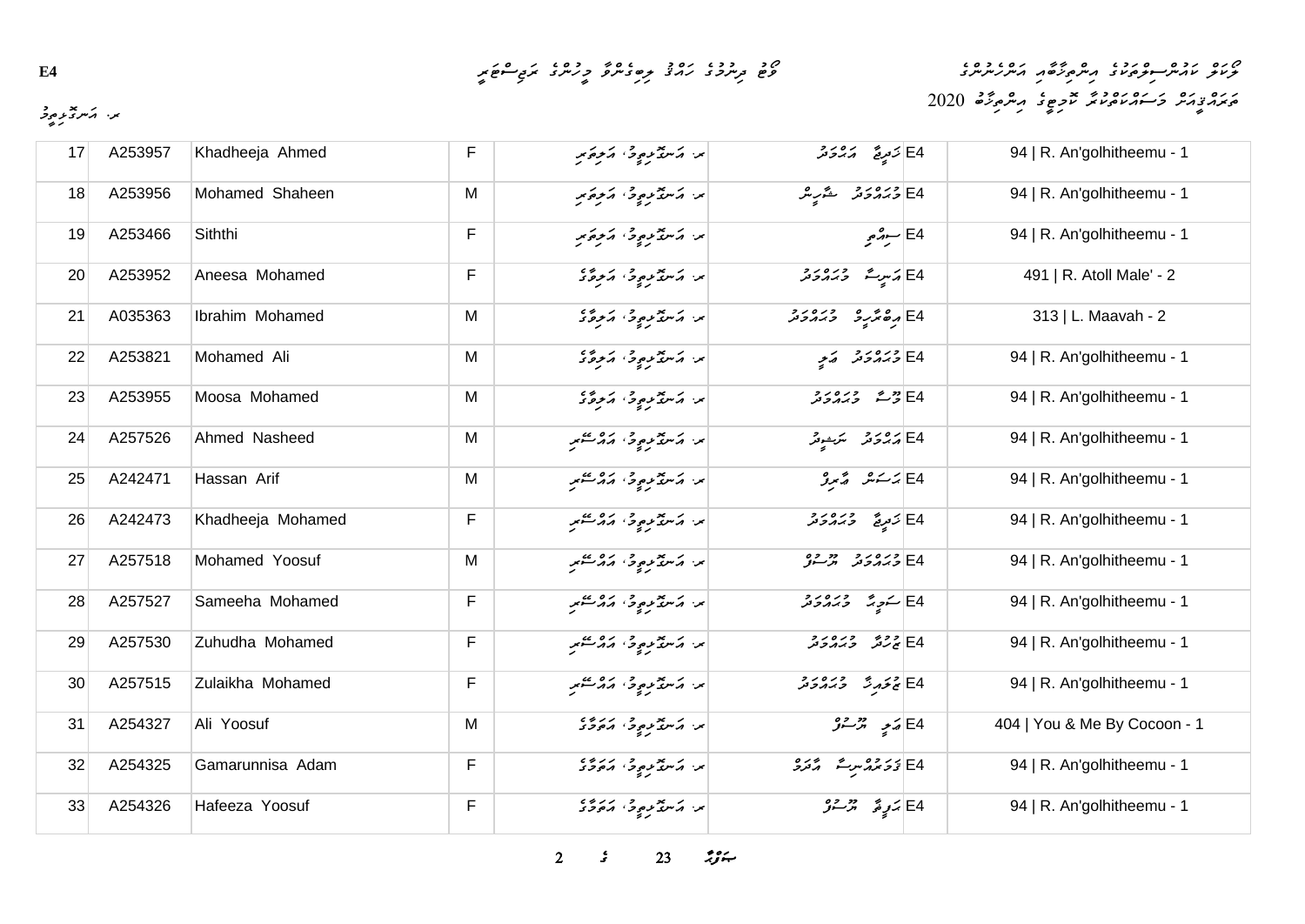*sCw7q7s5w7m< o<n9nOoAw7o< sCq;mAwBoEw7q<m; wBm;vB* م من المرة المرة المرة المرجع المرجع في المركبة 2020<br>مجم*د المريض المربوط المربع المرجع في المراجع المركبة* 

|     | , , ,          |  |  |
|-----|----------------|--|--|
|     | ىر. برسرى ىرەر |  |  |
| . . |                |  |  |

| 34 | A253467 | Mohamed Yoosuf     | M           | بر كەسلام بود كەن دە                               | E4 32,222 مركز                                | 143   Lh. Olhuvelifushi - 1      |
|----|---------|--------------------|-------------|----------------------------------------------------|-----------------------------------------------|----------------------------------|
| 35 | A242418 | Vizna Yoosuf       | $\mathsf F$ | بر كاست ده د كارون                                 | E4 <sub>جو</sub> ج بٹر بڑے ژ                  | 94   R. An'golhitheemu - 1       |
| 36 | A254329 | Yoosuf Hassan      | M           | بر كاستوج و كرده                                   |                                               | 94   R. An'golhitheemu - 1       |
| 37 | A254330 | Zeenath Yoosuf     | $\mathsf F$ | بر كاستوج كالموجود                                 | E4 يې ئىر قىم قىر تىرتى<br>ك                  | 94   R. An'golhitheemu - 1       |
| 38 | A079538 | Abdul Raheem Moosa | M           | بر ، مستوج و الصرفر و                              | E4 كەھەممەر 2-2 كەنتىگە                       | 94   R. An'golhitheemu - 1       |
| 39 | A103074 | Ali Moosa          | M           | بر ، مستوج و الصرور                                | E4 کی تخی شگ                                  | 94   R. An'golhitheemu - 1       |
| 40 | A073882 | Hussain Moosa      | M           | برا مستوجع والصرفرى                                | E4 پر شہر میں صح                              | 94   R. An'golhitheemu - 1       |
| 41 | A253788 | Shamoon Hassan     | M           | بر كەسكە دەرج ھەم دىرى رى                          | E4 شۇ <i>ھەش برسكى</i> ر                      | 138   Lh. Naifaru - 3            |
| 42 | A257643 | Agleema Mohamed    | F           | بر کرست ده ودوره<br>بر کرست ده ول                  | E4 كەنۋىرى ئەمەر ئەرەپىر                      | 94   R. An'golhitheemu - 1       |
| 43 | A257636 | Ahmed Ziyad        | M           | بر که سر د و دوره و دوره و                         | E4 كەش <sup>ى</sup> كەش س <sub>ى ب</sub> وگەر | 94   R. An'golhitheemu - 1       |
| 44 | A257641 | Hassan Zareer      | M           | بر کرسی در ۵ دوره و<br>بر کرس دی ده و ۶ ه دور      | E4   پرسترس کے میریٹر                         | 400   Kudafushi Resort & Spa - 1 |
| 45 | A028126 | Mohamed Adam       | M           | بر که سرگرم و موروه و در در د                      | E4 \$ 3 \$ 25 \$ 20 \$ 54                     | 94   R. An'golhitheemu - 1       |
| 46 | A257630 | Nafeesa Gasim      | $\mathsf F$ | بر ، كەس دەرە ئەدەرە<br>بر ، كەس دەرە ئەس ئەرەر    | E4 سَمِير - تَوَسِيرُ                         | 94   R. An'golhitheemu - 1       |
| 47 | A257632 | Raziyya Mohamed    | $\mathsf F$ | بر ، كەس دەرە ئەدەرە<br>بر ، كەس دەرە ئەس ئەرەر    | E4 ترجيد پر وره د ور                          | 94   R. An'golhitheemu - 1       |
| 48 | A257638 | Shaira Mohamed     | F           | بر که سر د و دوره و دوره و                         | E4 ش <i>ەم بىر 25.25 كى</i>                   | 94   R. An'golhitheemu - 1       |
| 49 | A257640 | Thomaa Mohamed     | $\mathsf F$ | بر که سر د و و و ووړه و<br>بر که سر د د و و و وو و | $5,000$ $500$ $E4$                            | 94   R. An'golhitheemu - 1       |
| 50 | A255648 | Ahmed Adam         | M           | بر کمیو ده ده ده                                   | E4 كەبرى بىر ئەرە                             | 491   R. Atoll Male' - 2         |

**3** *3* **<b>***23 23 <i>23 23*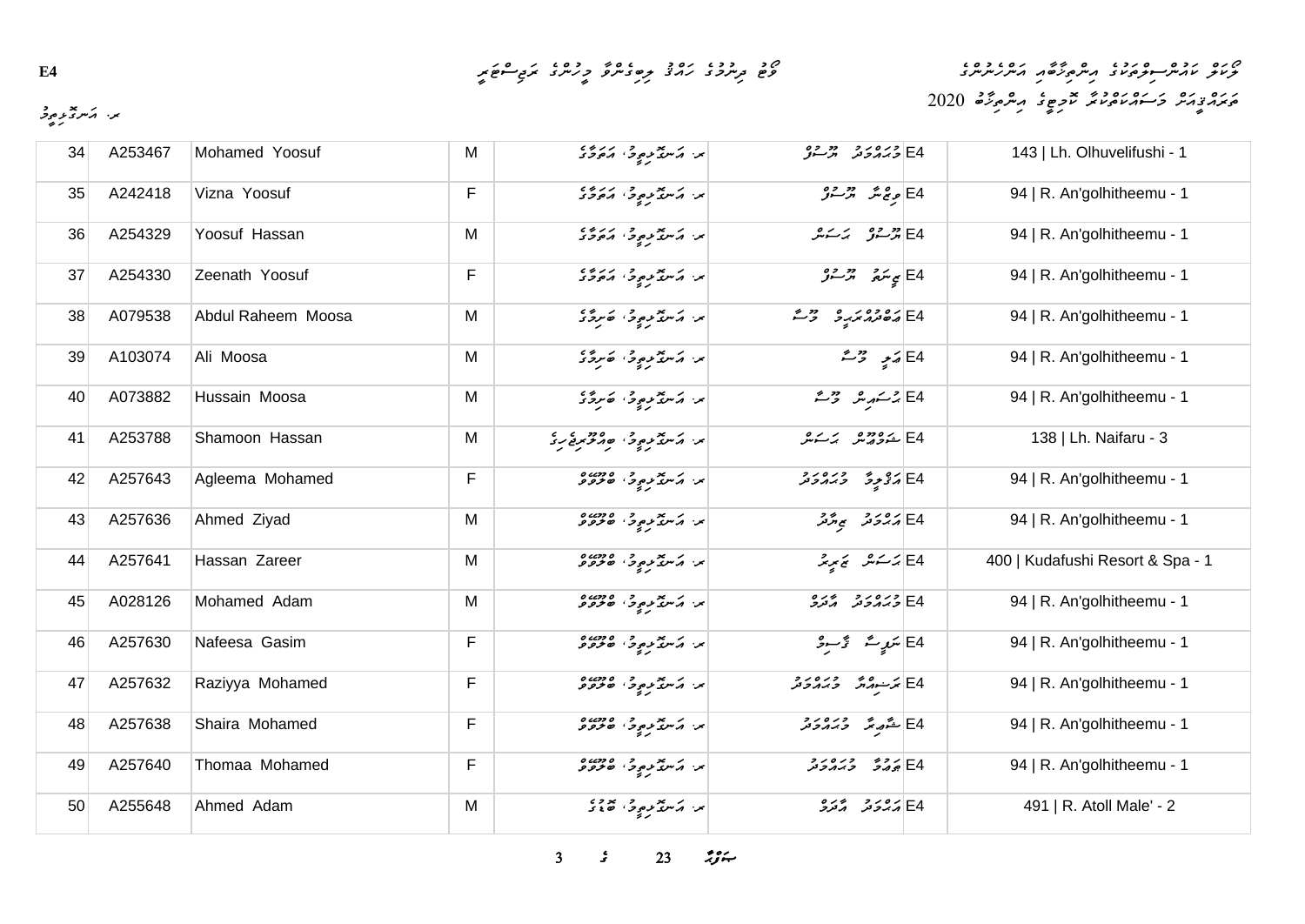*sCw7q7s5w7m< o<n9nOoAw7o< sCq;mAwBoEw7q<m; wBm;vB* م من المرة المرة المرة المرجع المرجع في المركبة 2020<br>مجم*د المريض المربوط المربع المرجع في المراجع المركبة* 

| 51 | A255646 | Ali Naeem              | M | بر كەستەر پەر بود ،                       | E4 <i>ڇَجِ سَمِي</i> وُ                       | 138   Lh. Naifaru - 3         |
|----|---------|------------------------|---|-------------------------------------------|-----------------------------------------------|-------------------------------|
| 52 | A242451 | Fathimath Sabana       | F | بر كەستەر پەر بود ،                       | E4 أَوَّجِرْ حَرَّمَ سَنَّةَ مَدَّ            | 491   R. Atoll Male' - 2      |
| 53 | A255650 | Hawwa Nasira           | F | بر كەستەر بەر بەد ،                       | E4 كَيْرْدَةْ مُدَّسِيةْ بَرْ                 | 93   R. Rasgetheemu - 1       |
| 54 | A074583 | Ibrahim Naeem          | M | بر كەسكە بور بود ،                        | E4 مەھەمگەر ئىس سىمبە ئىل                     | 94   R. An'golhitheemu - 1    |
| 55 | A079401 | Mohamed Adam           | M | بر که سرگرم و موده<br>بر که سرگرم و استاد | E4 322.5 محمده                                | 94   R. An'golhitheemu - 1    |
| 56 | A255644 | Nasreena Adam          | F | بر که سرگرم و موده<br>بر که سرگرم و استاد | E4 مَرَكْبِرِيمَ مَرْتَزَرَّ                  | 94   R. An'golhitheemu - 1    |
| 57 | A138660 | Sheereena Adam         | F | بر که سرگرم و موده<br>بر که سرگرم و استاد | E4 شومریٹر گ <sup>رو</sup> نرو                | 94   R. An'golhitheemu - 1    |
| 58 | A255642 | Zubaida Abdulla        | F | بر که سرگرم و موده<br>بر که سرگرم و استاد | E4 تج <i>صَمِر مَّرٌ مَ</i> هُوَ مَدَّاللَّهُ | 94   R. An'golhitheemu - 1    |
| 59 | A253288 | Ali Jinah              | M | بر كالتعميم في محمد                       | E4 <i>ھَجِ</i> مِسَمَّدُ                      | 491   R. Atoll Male' - 2      |
| 60 | A242527 | Fathimath Nabeela      | F | بر كەسكە بولى ئەل ئال                     | E4 زَّەپرە ئ <sup>و</sup> سَ <sub>ھ</sub> وگر | 491   R. Atoll Male' - 2      |
| 61 | A062015 | Mohamed Yoosuf         | M | من مُسْرَوْمٍ وَالصَّرْسُ                 | E4 3222 مرد وہ                                | 94   R. An'golhitheemu - 1    |
| 62 | A410309 | Nahulaan Muhammadh     | M | بر بر سر د ده و د و د                     | E4 يتركز مركز ويرە دىر                        | 491   R. Atoll Male' - 2      |
| 63 | A254175 | Nasheeda Abdul Rasheed | F | بر كمسكوموث ھىرس                          | E4 سَرَشِيشٌ صَرَ <i>م حَرَمٌ مَرَ</i> شِيشٍ  | 94   R. An'golhitheemu - 1    |
| 64 | A011814 | Ahmed Easa Fulhu       | M | أمرا المستخرج وفي المحاسبة كسيع في        | E4 كەبرى ھەر مەردى                            | 94   R. An'golhitheemu - 1    |
| 65 | A254194 | Hajara Ali             | F |                                           | E4 حُتى مَتَّ صَمَّح                          | 94   R. An'golhitheemu - 1    |
| 66 | A242515 | Rifga Ahmed            | F | ىن مەسىگىرە ئى تەرب                       | E4 برونۇ كەردى<br>=                           | 94   R. An'golhitheemu - 1    |
| 67 | A253464 | Sana Ahmed             | F | ىن مەسىم دەرە تەرر                        | E4 سەنىش مەيرى قىر                            | 567   Villimale' Ehenihen - 2 |

*4 s* 23 *i*<sub>Si</sub>

*q>pAo:uC7m< .8*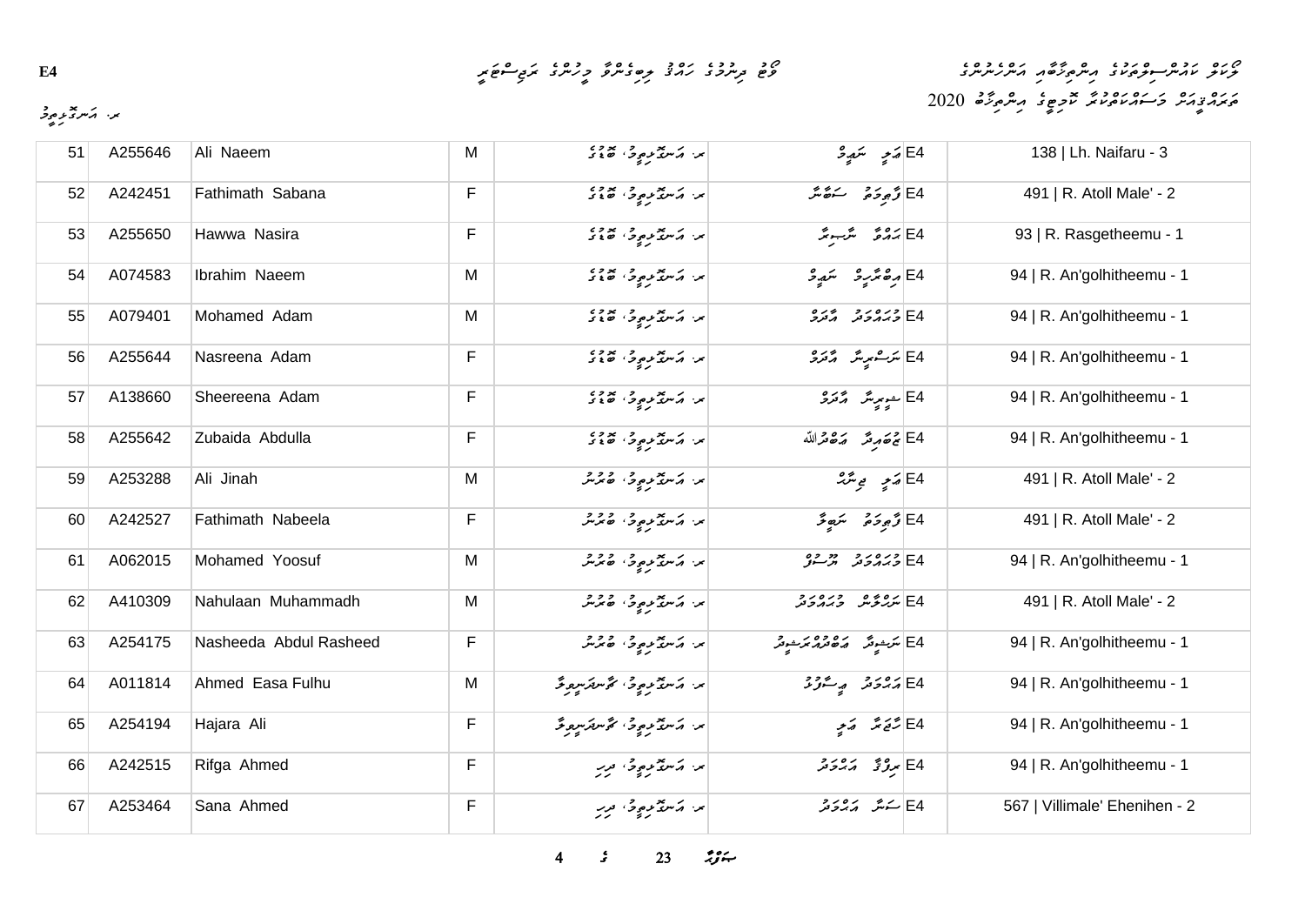*sCw7q7s5w7m< o<n9nOoAw7o< sCq;mAwBoEw7q<m; wBm;vB* م من المرة المرة المرة المرجع المرجع في المركبة 2020<br>مجم*د المريض المربوط المربع المرجع في المراجع المركبة* 

| 68 | A253832 | Ali Mohamed               | M           | ىر. مەسكىرموڭ، تېرىۋىسىمى                                                                                                                                                                                                                                                                                                       | E4 <i>كەبى بەشكە</i> تر                       | 94   R. An'golhitheemu - 1                |
|----|---------|---------------------------|-------------|---------------------------------------------------------------------------------------------------------------------------------------------------------------------------------------------------------------------------------------------------------------------------------------------------------------------------------|-----------------------------------------------|-------------------------------------------|
| 69 | A242373 | Aminath Sajan             | F           | ىن مەسكەن ھەرگە ھەرگەنگى                                                                                                                                                                                                                                                                                                        | E4 مُجِسَعَ سَنَ مَثَر                        | 94   R. An'golhitheemu - 1                |
| 70 | A256377 | Hajara Hussain            | F           | بر ، مسيحومٍ و ، مرگر شو                                                                                                                                                                                                                                                                                                        | E4 كَيْعَ مِمَّا مِرْسَمَ مِرْسَ              | 94   R. An'golhitheemu - 1                |
| 71 | A409463 | Mohamed Sajid             | M           | ىن مەسىرىم ۋە مەۋسىرى                                                                                                                                                                                                                                                                                                           | E4 <i>جەمەھەر سەھەت</i> ر                     | 491   R. Atoll Male' - 2                  |
| 72 | A106442 | Mohamed Gasim             | M           | بر که موجود ورود ور<br>بر که مرکز ده و افزوندی                                                                                                                                                                                                                                                                                  | E4 <i>32823</i> قرسو                          | 94   R. An'golhitheemu - 1                |
| 73 | A242423 | Fathimath Lubna Muhammadh | $\mathsf F$ | $\begin{pmatrix} 1 & 1 & 1 & 1 \\ 1 & 1 & 1 & 1 \\ 1 & 1 & 1 & 1 \\ 1 & 1 & 1 & 1 \\ 1 & 1 & 1 & 1 \\ 1 & 1 & 1 & 1 \\ 1 & 1 & 1 & 1 \\ 1 & 1 & 1 & 1 \\ 1 & 1 & 1 & 1 \\ 1 & 1 & 1 & 1 \\ 1 & 1 & 1 & 1 \\ 1 & 1 & 1 & 1 \\ 1 & 1 & 1 & 1 \\ 1 & 1 & 1 & 1 \\ 1 & 1 & 1 & 1 & 1 \\ 1 & 1 & 1 & 1 & 1 \\ 1 & 1 & 1 & 1 & 1 \\ $ | E4 و جو حرم معرض و دره د د                    | 94   R. An'golhitheemu - 1                |
| 74 | A157041 | Ilyas Mohamed             | M           | بر كه موجود ١٥٥٤                                                                                                                                                                                                                                                                                                                | E4 مۇنەك ئەيرە دىر                            | 691   Biyadhoo Island Resort-1            |
| 75 | A254332 | Jameela Ibrahim           | F           | س كەسلام دەرەرە                                                                                                                                                                                                                                                                                                                 | E4 <sub>ق</sub> َرِیْرَ م <i>ِی مُ</i> رْرِدْ | 94   R. An'golhitheemu - 1                |
| 76 | A011764 | Mukhuthar Mohamed         | M           | س كەسلام دەرە                                                                                                                                                                                                                                                                                                                   | E4 وره در دره در                              | 94   R. An'golhitheemu - 1                |
| 77 | A254336 | Shakeeba Mohamed          | F           | س كەسكە بولىق 2014 ك                                                                                                                                                                                                                                                                                                            | E4 شَرَمٍ صَ 2015مَّرَ                        | 94   R. An'golhitheemu - 1                |
| 78 | A080925 | Yoosuf Mohamed            | M           | بر کرسی دره ۲۶/۰۵۷<br>بر کرس گرم و ۲۶/۰۸ ک                                                                                                                                                                                                                                                                                      | E4 پر ده دره در                               | 94   R. An'golhitheemu - 1                |
| 79 | A126147 | Fathimath Rasheed         | F           | ىن مەستەرەپەق ئ                                                                                                                                                                                                                                                                                                                 | E4 تُرْجِوحَةً تَرَسُونَّرُ                   | 491   R. Atoll Male' - 2                  |
| 80 | A340745 | Mohamed Visam             | M           | بر. مَستخرم في وَمَح                                                                                                                                                                                                                                                                                                            | E4 دبره در موسكرمي                            | 491   R. Atoll Male' - 2                  |
| 81 | A025862 | Fathimath Muhusina        | F           | بر كەستەرمۇق بېرى                                                                                                                                                                                                                                                                                                               | E4 ژ <sub>ېچ</sub> وَن <sub>ه و</sub> ورىياته | 491   R. Atoll Male' - 2                  |
| 82 | A011763 | Hassan Ali Fulhu          | M           | بر كەسلام بوڭ بولدى                                                                                                                                                                                                                                                                                                             | E4   پرسته می که موثوثو                       | 425   One & Only Reethi Rah, Maldives - 1 |
| 83 | A127711 | Ibrahim Ali Fulhu         | M           | بر ، مستوج و ، و ، و ،                                                                                                                                                                                                                                                                                                          | E4 <sub>م</sub> ەمگرى <sub>د</sub> و كەردۇ    | 491   R. Atoll Male' - 2                  |
| 84 | A256035 | Nazima Ali Fulhu          | F           | بر ، مسيح ده ده و ۵ ده                                                                                                                                                                                                                                                                                                          | E4 سَّن <sub>ُ</sub> وِدَّ - سَرِيْرَ تَ      | 94   R. An'golhitheemu - 1                |

 $5$   $\cancel{5}$   $23$   $\cancel{23}$ 

*q>pAo:uC7m< .8*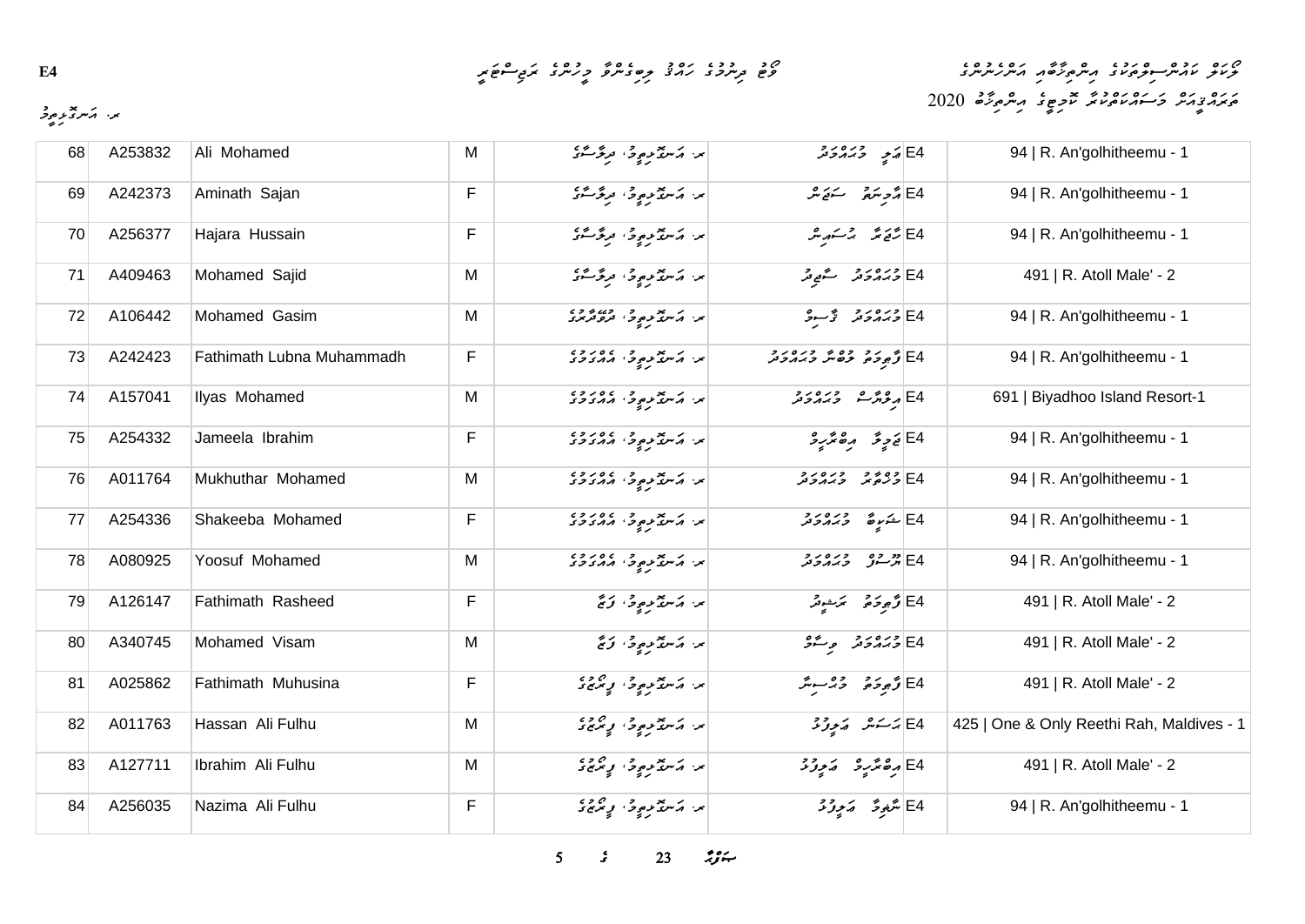*sCw7q7s5w7m< o<n9nOoAw7o< sCq;mAwBoEw7q<m; wBm;vB* م من المرة المرة المرة المرجع المرجع في المركبة 2020<br>مجم*د المريض المربوط المربع المرجع في المراجع المركبة* 

|   | $\rightarrow$ $\times$ $\rightarrow$ |  |  |
|---|--------------------------------------|--|--|
|   | ىر. برسرى ىرەرج                      |  |  |
| - |                                      |  |  |

| 85  | A255837 | Saamiya Ali Fulhu     | F           | ىر. مەسىر موق، ب <sub>و</sub> مۇمى                    | E4 گروگر کمروژگر                   | 94   R. An'golhitheemu - 1 |
|-----|---------|-----------------------|-------------|-------------------------------------------------------|------------------------------------|----------------------------|
| 86  | A162821 | Shadhiya Ali Fulhu    | $\mathsf F$ | بر ، مستوجع و ، و بروه                                | E4 ڪُمبرگر کر <i>وِرُ</i> گر       | 491   R. Atoll Male' - 2   |
| 87  | A256033 | Shaheema Ali Fulhu    | $\mathsf F$ | بر ، كەسكەر ھەر مەدە                                  | E4 ڪرير <i>5 مور</i> گر            | 94   R. An'golhitheemu - 1 |
| 88  | A009359 | Ahmed Rasheed         | M           | برا مُسْتَوْمِهِ فَاسْتَوْمَةٌ وَالْمُسْتَوَمَّةٌ فَا | E4 <i>مُرْدَوْرٌ مَرْ</i> حُومُرُ  | 94   R. An'golhitheemu - 1 |
| 89  | A408814 | Aishath Rayaa Yoosuf  | F           | برا مكلمة وهوقا كرام ومحاد                            | E4 مەم شىم ئىبىر مەسىر             | 491   R. Atoll Male' - 2   |
| 90  | A253251 | Hassan Rasheed        | M           | بر ، مسيح ده و محر و و د د                            | /E4   يَرْسَدُ مَرْسُوِيْرُ        | 491   R. Atoll Male' - 2   |
| 91  | A011592 | Hussain Rasheed       | M           | برا مكلمة وهوقا كرام ومحاد                            | E4 پُرڪوپر ڪرشوٽر                  | 491   R. Atoll Male' - 2   |
| 92  | A126150 | Khadeeja Hussain      | F           | برا مكلمة وهوقا كرام ومحاد                            | E4 كَتَعِيرةً مَ يَسْتَهْدِ مِثْرً | 94   R. An'golhitheemu - 1 |
| 93  | A080354 | Yoosuf Rasheed        | M           | بر ، مسيح ده و محمد و در و د د                        | E4 پر کے محمد سر کر میں تھا۔<br>ا  | 94   R. An'golhitheemu - 1 |
| 94  | A256061 | Ahmed Zaki            | M           | بر كەسلام بولى كەنگەردە                               | E4 كەندى كىم تىلىم بىر             | 94   R. An'golhitheemu - 1 |
| 95  | A256070 | Fathimath Hassan      | $\mathsf F$ | بر كەسلام بولى كەنگەردە                               | E4 وَجِعَة حَمَدَ سَنَة مِنْ       | 94   R. An'golhitheemu - 1 |
| 96  | A256064 | Hassan Zakee          | M           | بر كەسكەن بوڭ كەنگەردى                                | E4 پرسکس تھار                      | 94   R. An'golhitheemu - 1 |
| 97  | A256068 | Ibrahim Zakee         | M           | بر كەسكەن بۇ ئاس بۇ دە                                | E4  مەھمىيە 2 ئىم يىل              | 94   R. An'golhitheemu - 1 |
| 98  | A256062 | Mohamed Zakee         | M           | بر كەسكىرە ئۇس ئەدە                                   | E4 <i>وټرونو تم</i>                | 491   R. Atoll Male' - 2   |
| 99  | A256072 | Shaathiraa Ahmed Zaky | F           | بر كەسكىرە ئۇس ئەدە                                   | E4 ڪُن <i>ڊينگ مذڪر ڏي پ</i>       | 94   R. An'golhitheemu - 1 |
| 100 | A256066 | Zainab Zaki           | F           | بر كەسكىرە ئۇس ئەدە                                   | E4 يَوْسِعَةً بِحَمْدٍ             | 94   R. An'golhitheemu - 1 |
| 101 | A253307 | Aminath Shifa         | F           | من مسكومود كم شهرهم                                   | E4 مُرْحِسَمُ مِسْرَرٌ             | 491   R. Atoll Male' - 2   |

 $6$   $3$   $23$   $23$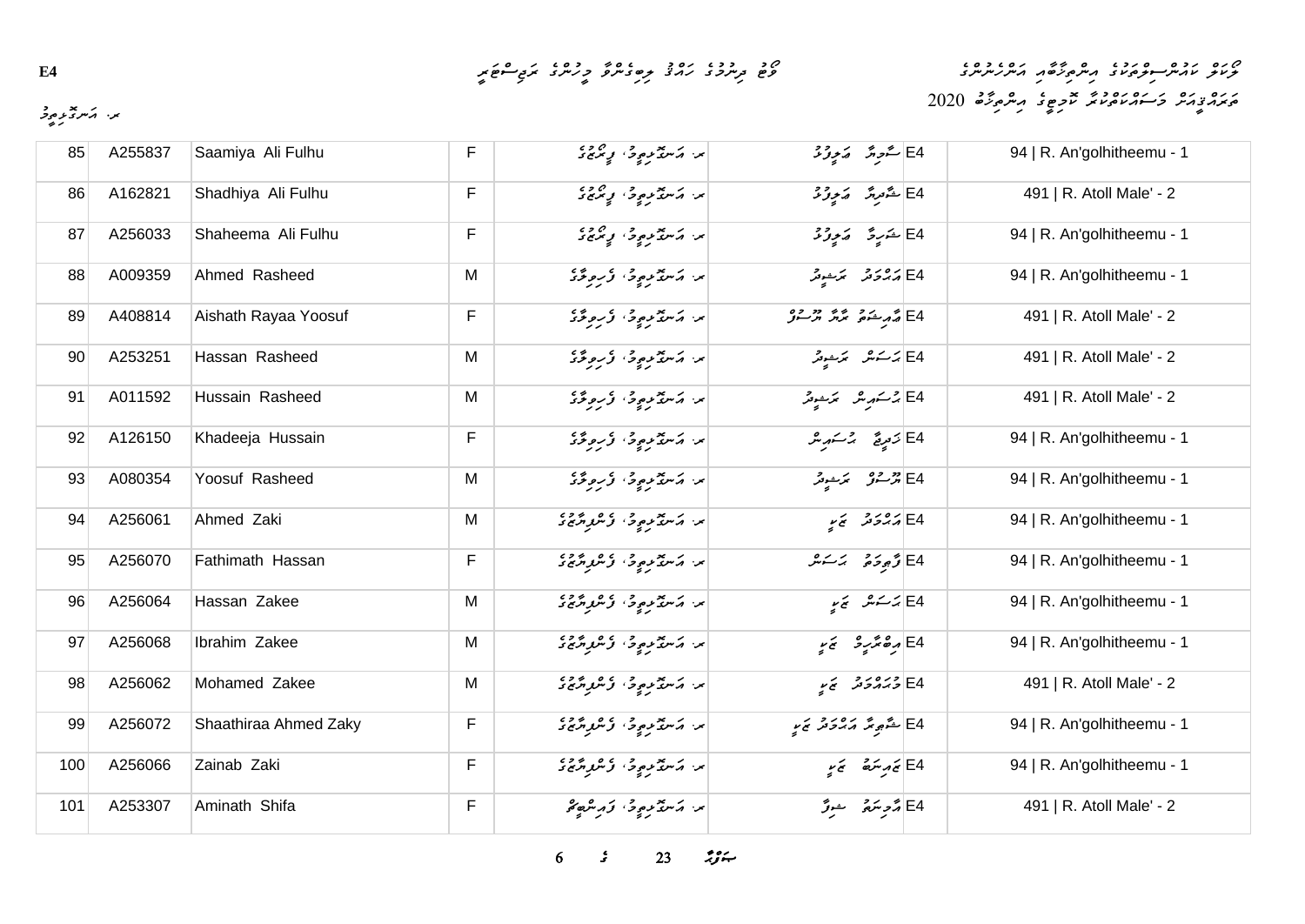*sCw7q7s5w7m< o<n9nOoAw7o< sCq;mAwBoEw7q<m; wBm;vB 2020<sup>, م</sup>وجدة المسجدة المستوجدة مسترم تقويم العلم العادل* 

| $\mathsf F$<br>102<br>A061887<br>Athifa Mohamed<br>F<br>103<br>A242506<br>Fathimath Sunaina<br>F<br>104<br>A253309<br>Hawwa Sukayna<br>F<br>105<br>A253308<br>Mariyam Muna<br>A056736<br>Mohamed Ali<br>106<br>M<br>F<br>107<br>A253306<br>Sakeena Moosa<br>F<br>Shifana Mohamed<br>108<br>A113087<br>F<br>109<br>A242360<br>Aishath Abdulla<br>110<br>A126667<br>Ali Hussain<br>M<br>F<br>111<br>A253791<br>Fareedha Hussain<br>F<br>A253801<br>Fathimath Yasfa<br>112<br>F<br>113<br>A120416<br>Haleemath Abdulla<br>F<br>114<br>A242369<br>Hawwa Firaasa<br>F<br>A133113<br>115<br>Khadeeja Abdulla | المن مكس وموجود ومرهوم<br>من مستوج و مرهوم<br>من مستوجع والمرجو<br>من مستوجع والمرضور<br>من مستوجع في ومستقار<br>من مستوجع والمرضي<br>من مستوجود كم مهاج<br>بر كەسلام بولى بولىدى ئەن | E4 مَّ جورٌ حَمَد حَمَد<br>E4 زُوچهٔ مشتمدِ مَدَّ<br>E4 يَهُمُّ سَمْتَيْتُر<br>E4 كەبرىرى ئەنگە<br>E4 دېمبر <i>دې</i> په<br>E4 سَرِیٹر ترجمۂ<br>E4 خوتر متر در در د<br>E4 مُجمِسْمَعْ مَصْحَداللّه | 462   Srilanka / Colombo - 3<br>491   R. Atoll Male' - 2<br>491   R. Atoll Male' - 2<br>491   R. Atoll Male' - 2<br>94   R. An'golhitheemu - 1<br>94   R. An'golhitheemu - 1<br>491   R. Atoll Male' - 2<br>491   R. Atoll Male' - 2 |
|--------------------------------------------------------------------------------------------------------------------------------------------------------------------------------------------------------------------------------------------------------------------------------------------------------------------------------------------------------------------------------------------------------------------------------------------------------------------------------------------------------------------------------------------------------------------------------------------------------|---------------------------------------------------------------------------------------------------------------------------------------------------------------------------------------|----------------------------------------------------------------------------------------------------------------------------------------------------------------------------------------------------|--------------------------------------------------------------------------------------------------------------------------------------------------------------------------------------------------------------------------------------|
|                                                                                                                                                                                                                                                                                                                                                                                                                                                                                                                                                                                                        |                                                                                                                                                                                       |                                                                                                                                                                                                    |                                                                                                                                                                                                                                      |
|                                                                                                                                                                                                                                                                                                                                                                                                                                                                                                                                                                                                        |                                                                                                                                                                                       |                                                                                                                                                                                                    |                                                                                                                                                                                                                                      |
|                                                                                                                                                                                                                                                                                                                                                                                                                                                                                                                                                                                                        |                                                                                                                                                                                       |                                                                                                                                                                                                    |                                                                                                                                                                                                                                      |
|                                                                                                                                                                                                                                                                                                                                                                                                                                                                                                                                                                                                        |                                                                                                                                                                                       |                                                                                                                                                                                                    |                                                                                                                                                                                                                                      |
|                                                                                                                                                                                                                                                                                                                                                                                                                                                                                                                                                                                                        |                                                                                                                                                                                       |                                                                                                                                                                                                    |                                                                                                                                                                                                                                      |
|                                                                                                                                                                                                                                                                                                                                                                                                                                                                                                                                                                                                        |                                                                                                                                                                                       |                                                                                                                                                                                                    |                                                                                                                                                                                                                                      |
|                                                                                                                                                                                                                                                                                                                                                                                                                                                                                                                                                                                                        |                                                                                                                                                                                       |                                                                                                                                                                                                    |                                                                                                                                                                                                                                      |
|                                                                                                                                                                                                                                                                                                                                                                                                                                                                                                                                                                                                        |                                                                                                                                                                                       |                                                                                                                                                                                                    |                                                                                                                                                                                                                                      |
|                                                                                                                                                                                                                                                                                                                                                                                                                                                                                                                                                                                                        | بر كەسكە بەھ رىپىدىكرى                                                                                                                                                                | E4 كەبىر بەسەر بىر                                                                                                                                                                                 | 491   R. Atoll Male' - 2                                                                                                                                                                                                             |
|                                                                                                                                                                                                                                                                                                                                                                                                                                                                                                                                                                                                        | بر كەسكە بولىق بوسۇسىدى                                                                                                                                                               | E4 وَمِرِمَّر بِرْسَهِرِسْ                                                                                                                                                                         | 491   R. Atoll Male' - 2                                                                                                                                                                                                             |
|                                                                                                                                                                                                                                                                                                                                                                                                                                                                                                                                                                                                        | بر كەسكە دەرى بوسۇسىدى                                                                                                                                                                | E4 رُجوحَہ برَے تَرُ                                                                                                                                                                               | 491   R. Atoll Male' - 2                                                                                                                                                                                                             |
|                                                                                                                                                                                                                                                                                                                                                                                                                                                                                                                                                                                                        | بر كەسلام بول بەلگەندى                                                                                                                                                                | E4 بَرْمِرِدَة مَرْدَة لله                                                                                                                                                                         | 94   R. An'golhitheemu - 1                                                                                                                                                                                                           |
|                                                                                                                                                                                                                                                                                                                                                                                                                                                                                                                                                                                                        | بر كەسكە بەي بەيدىسى ئ                                                                                                                                                                | E4 بَرْدْهُ وِبَدْسَهُ                                                                                                                                                                             | 491   R. Atoll Male' - 2                                                                                                                                                                                                             |
|                                                                                                                                                                                                                                                                                                                                                                                                                                                                                                                                                                                                        | بر كەسكرىمۇم، رېسۇسىۋې                                                                                                                                                                | E4 كَتَعْرِيجٌ      مَرْكَ مَدَاللّهِ                                                                                                                                                              | 491   R. Atoll Male' - 2                                                                                                                                                                                                             |
| F<br>116<br>A242357<br>Maryam Firusha                                                                                                                                                                                                                                                                                                                                                                                                                                                                                                                                                                  | بر كەسلام بول بەلگەن ئاللار                                                                                                                                                           | E4 <i>وَجُهْرُوْ وِجْهُ</i> َّةَ                                                                                                                                                                   | 94   R. An'golhitheemu - 1                                                                                                                                                                                                           |
| F<br>A158032<br>117<br>Mausooma Abdulla                                                                                                                                                                                                                                                                                                                                                                                                                                                                                                                                                                |                                                                                                                                                                                       | E4 52 - 25 مَرْ 20 مَرْ اللّه                                                                                                                                                                      | 491   R. Atoll Male' - 2                                                                                                                                                                                                             |
| M<br>118<br>A253804<br>Mohamed Yasfan                                                                                                                                                                                                                                                                                                                                                                                                                                                                                                                                                                  | بر كەسكە دەرى بوسۇسىدى                                                                                                                                                                |                                                                                                                                                                                                    | 692   Lily Beach Resort & Spa-1                                                                                                                                                                                                      |

*q>pAo:uC7m< .8*

*7 sC 23 nNw?mS*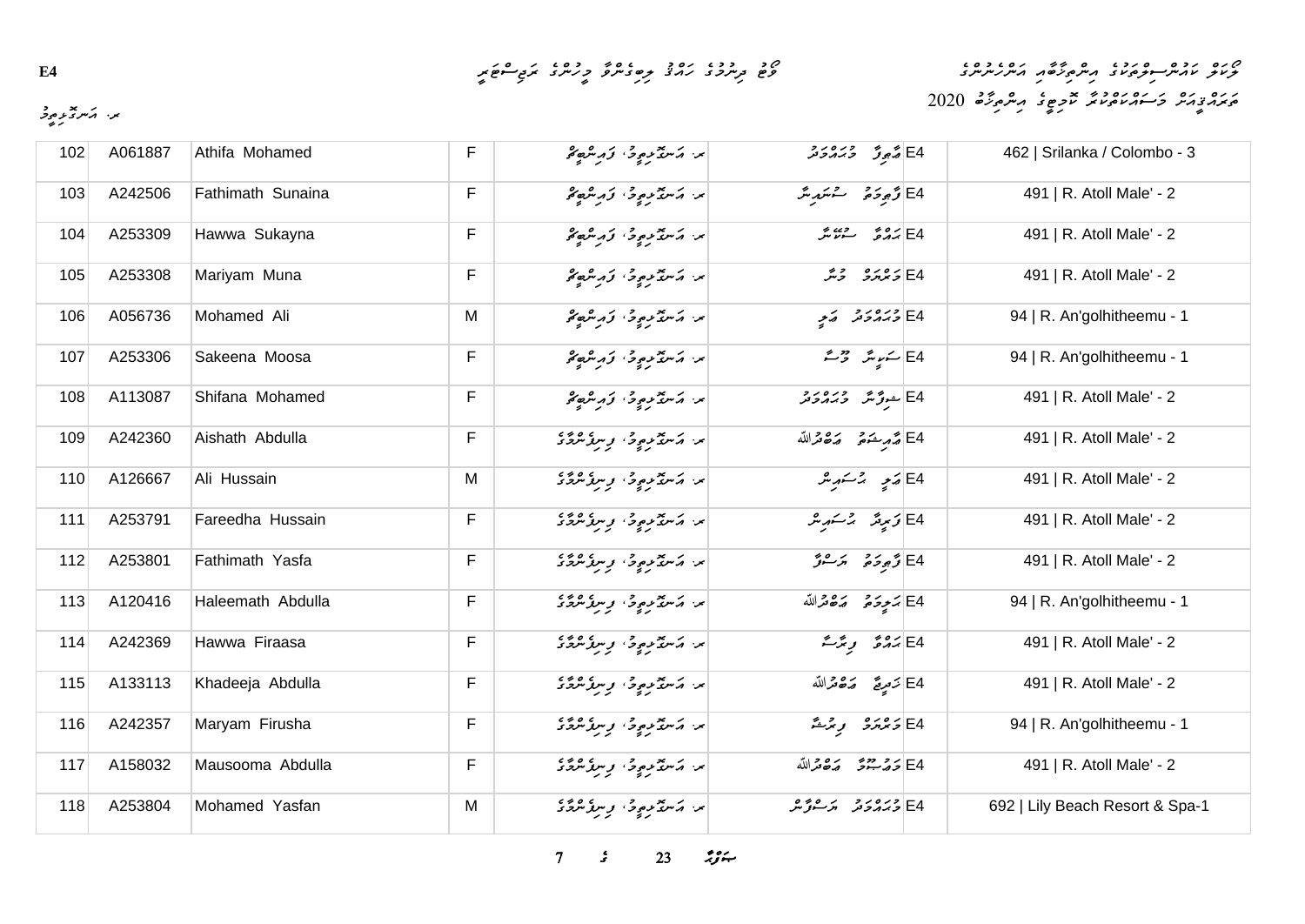*sCw7q7s5w7m< o<n9nOoAw7o< sCq;mAwBoEw7q<m; wBm;vB* م من المرة المرة المرة المرجع المرجع في المركبة 2020<br>مجم*د المريض المربوط المربع المرجع في المراجع المركبة* 

| 119 | A254179 | Ahmed Rasheed            | M           | برا مستوجع والرهمى                                | E4 كەبرى كى سىر سىر تىر                           | 451   Male' Jail - 1       |
|-----|---------|--------------------------|-------------|---------------------------------------------------|---------------------------------------------------|----------------------------|
| 120 | A242390 | Aminath Nazuma           | $\mathsf F$ | برا مكسي وجوء وسرة و                              | E4 أَمُّ حِسَنَةً مَسَى حَرَّ                     | 491   R. Atoll Male' - 2   |
| 121 | A097574 | Azmee Ali Rasheed        | M           | بر مستوجع وسرهم                                   | E4 <i>ھَنَّجْ جِ ھَيْ مَرْ</i> حْمِيْرُ           | 94   R. An'golhitheemu - 1 |
| 122 | A162725 | Fathmath Moosa           | $\mathsf F$ | برا مكسيوموجوا وسرهامي                            | E4 وَجِعْدَ حَقَّ مَحْ                            | 94   R. An'golhitheemu - 1 |
| 123 | A254184 | Mariyam Rasheeda         | F           | بر مستوجع وسرهم                                   | E4 كەنگەنگە كەن يىتى ئىش                          | 94   R. An'golhitheemu - 1 |
| 124 | A254186 | Moosa Rasheed            | M           | بر مستوجع و معدَّ                                 | E4 جي مگر مگر مقبولگر                             | 94   R. An'golhitheemu - 1 |
| 125 | A254191 | Muammar Hassan Rasheed   | M           | بر ، مستوجع و سره و                               | E4 <i>258.5 بۇ بۇسۇم</i> بۇيغونل                  | 491   R. Atoll Male' - 2   |
| 126 | A254193 | Munavvar Hussain Rasheed | M           | بر مستوجع و معدَّ                                 | E4 و روبر و و شهر شر مرشوتر                       | 94   R. An'golhitheemu - 1 |
| 127 | A254177 | Nahida Abdul Rasheed     | $\mathsf F$ | بر مستوجع و معدَّ                                 | E4 مَ <i>زْرِ مَدَّ مَا قَرْمْ بَرَ</i> سْبِرْتَر | 94   R. An'golhitheemu - 1 |
| 128 | A254181 | Nashiya Abdul Rasheed    | F           | بر مستوجع وسرهم                                   | E4 سَرَىشوش كەن <i>ھەترەر مَرْ</i> شوتر           | 94   R. An'golhitheemu - 1 |
| 129 | A254187 | Nazeeha Rasheed          | $\mathsf F$ | بر مستوجع و معدَّ                                 | E4 سَمِيرٌ سَمَسِيمٌ                              | 94   R. An'golhitheemu - 1 |
| 130 | A254189 | Nuzuha Rasheed           | F           | برا مكتربي وحواء والرهامي                         | E4 برچ ج محرجو پر                                 | 491   R. Atoll Male' - 2   |
| 131 | A067298 | Ali Rasheed Moosa        | M           | بر ، مکريموه و سره و ش                            | E4 كەي كەنچە قرام 2°                              | 94   R. An'golhitheemu - 1 |
| 132 | A253285 | Mohamed Muaaz            | M           | بر كەسكۈم ۋە رىبروگ                               | 535 3523 64                                       | 94   R. An'golhitheemu - 1 |
| 133 | A065842 | Hussain Shamil           | M           | بر كەسلام دەر ئەسىرى                              | E4 پُرسَمبر شَرْوِ وَ                             | 94   R. An'golhitheemu - 1 |
| 134 | A243204 | Hawwa Mahmood            | $\mathsf F$ | بر که سر ده و د کار مود و د<br>بر که سر ده ده د ا | E4 بَرْهُ حَمَّ وَبَرْوَتَرَ                      | 94   R. An'golhitheemu - 1 |
| 135 | A011628 | Mohamed Moosa            | M           | بر که سر د ده د د د د د د د د                     | $23.5555$ E4                                      | 94   R. An'golhitheemu - 1 |

**8** *s* **23** *z***<sub>***3***</sub>** *z***<sub>3</sub>**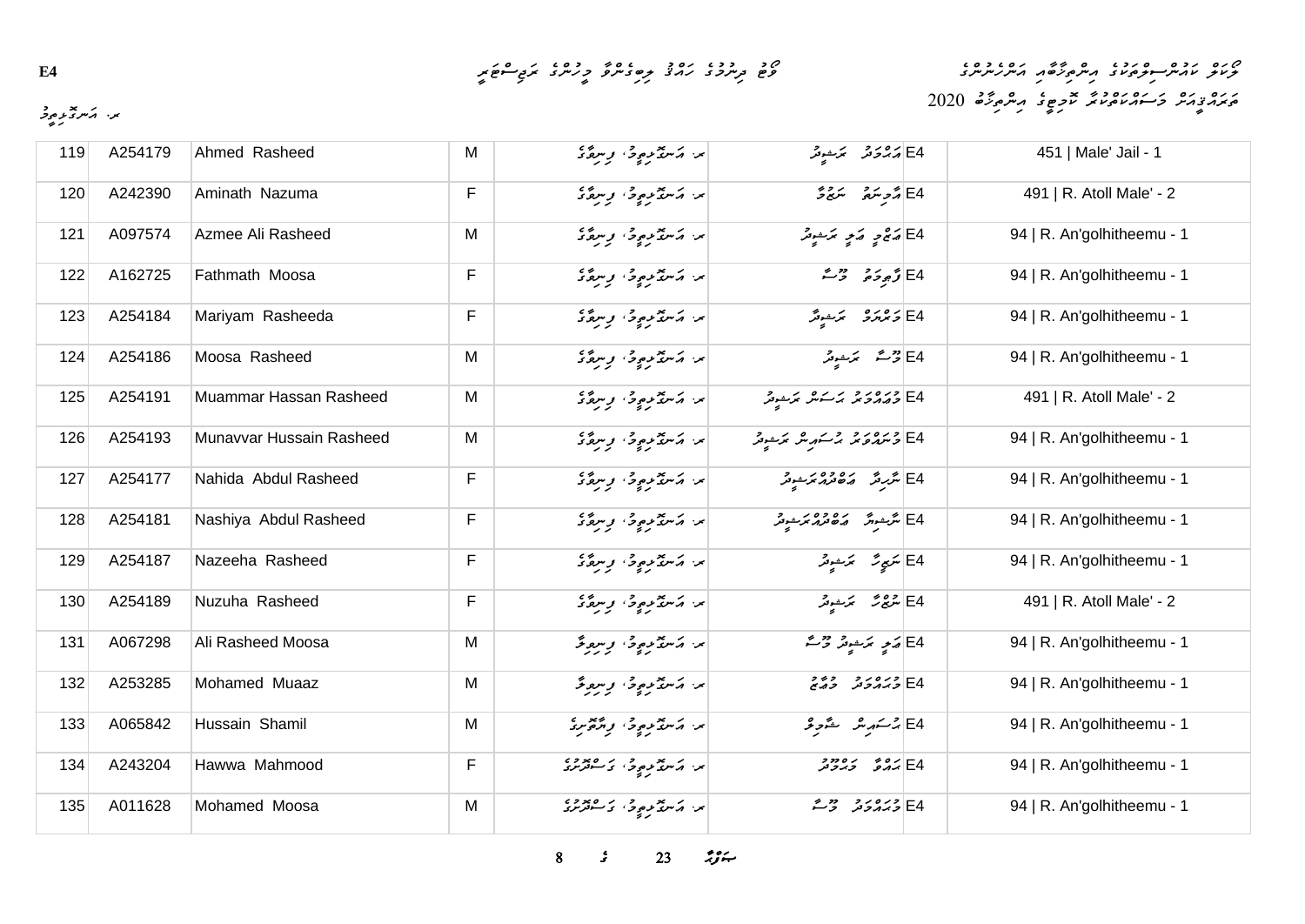*sCw7q7s5w7m< o<n9nOoAw7o< sCq;mAwBoEw7q<m; wBm;vB* م من المرة المرة المرة المرجع المرجع في المركبة 2020<br>مجم*د المريض المربوط المربع المرجع في المراجع المركبة* 

|     | $\rightarrow$ $\times$ $\times$ |  |  |
|-----|---------------------------------|--|--|
|     | ىر. برسرى و موجر                |  |  |
| s 1 |                                 |  |  |

| 136 | A253104 | Abdul Muhsin Ibrahim   | M           | ىن مەسىر موجى، ئىم مەردە ھ                                             | E4 בטיניברי ביית השיני <sub>ד</sub> ל                                                                | 94   R. An'golhitheemu - 1                |
|-----|---------|------------------------|-------------|------------------------------------------------------------------------|------------------------------------------------------------------------------------------------------|-------------------------------------------|
| 137 | A253112 | Ahmed Nazim            | M           | برا مستوجع المحي المتعادي                                              | E4 كەش <sup>ى</sup> تەرقىر سى <i>گى</i> بى                                                           | 94   R. An'golhitheemu - 1                |
| 138 | A253114 | Hassan Nizam           | M           | بر كاستخرمود ، ومر شركه مع                                             | E4   يَرْسَدُ مِنْ مِنْ مِنْ مِنْ                                                                    | 491   R. Atoll Male' - 2                  |
| 139 | A253113 | Ibrahim Nafiz          | M           | برا كاستخرموها المحامر محمد والمحركة                                   | E4 مەھەرى ھەر ئىگىلىنى ئىككىتىكى بىر ئىككىت بىر ئىككىت بىر ئىككىت بىر ئىككىت بىر ئىككىت بىر ئىككىت ب | 94   R. An'golhitheemu - 1                |
| 140 | A253106 | Mariyam Rasheed        | F           | برا مستوجع والمحي محمدة                                                | E4 كى <i>بىر بىر بىر بىر بىر</i>                                                                     | 94   R. An'golhitheemu - 1                |
| 141 | A253109 | Mohamed Musthafa       | M           | بر كەسكرىمى ئىس ئىر ئىرىدىكى ئ                                         | E4 32022 و 2010                                                                                      | 94   R. An'golhitheemu - 1                |
| 142 | A253115 | Nadheef Abdul Muhusin  | M           | بر كاستوج و و مر مركز و ع                                              | E4 سَمِيرِ وَصَحَّدَ حَدِيثِ حَسَّرَةِ مِسَرِّسِينَ الْمَسَرِّينَ مِسَرِّينَ الْمُسَرِّينَ مِسَرِّين | 94   R. An'golhitheemu - 1                |
| 143 | A242487 | Nasrulla Abdul Muhusin | M           | من مسكوم وه و محمد مسترجع الله عليه الله مستقرر من الله مستقرر من الله | E4 سَرَبْ مِمْراللَّهُ صَحْفَرْ حَرْجَتْ سَعْبَرْ حَسَنَ مِنْ                                        | 491   R. Atoll Male' - 2                  |
| 144 | A257601 | Haleema Adam           | $\mathsf F$ | برا مستوجع والمستهورة                                                  | E4 كرود محمدة و                                                                                      | 94   R. An'golhitheemu - 1                |
| 145 | A257597 | Ibrahim Nazeeh         | M           | برا مستوجع والمحبوشروند                                                | E4 م <i>وڭ ترى تىم چ</i> ر                                                                           | 436   Kuramathi Maldives - 1              |
| 146 | A257591 | Saamath Mohamed        | $\mathsf F$ | برا مستوجع والمحبوشروب                                                 | E4 جوړ وره دو                                                                                        | 94   R. An'golhitheemu - 1                |
| 147 | A242535 | Shuhudha Mohamed       | $\mathsf F$ | ىن مەسكىرىمۇق كەيرىكرىمى ئىر                                           | E4 شەرىئر بەرەر دىر                                                                                  | 94   R. An'golhitheemu - 1                |
| 148 | A254117 | Abidha Yoosuf          | F           | بر که سر ده وه وه وه<br>بر که سر ده ده و دو د                          | E4 مُصِعَرُ مَرْ <i>- وَ</i> مُ                                                                      | 94   R. An'golhitheemu - 1                |
| 149 | A254171 | Ahmed Shahid           | M           | بر کرسی ده وه وه وه<br>بر کرسی ده و وی د فروگر                         | E4 كەبرى قىرىتى كىلىمىتىسى بىر                                                                       | 491   R. Atoll Male' - 2                  |
| 150 | A254114 | Aminath Yoosuf         | F           | بر که پو <sub>ه و وه</sub> وه وه                                       | E4 أَمَّ حِ سَمَّعَ مِنْ مَسْتَرَكَّر                                                                | 94   R. An'golhitheemu - 1                |
| 151 | A254116 | Fathmath Shahidha      | $\mathsf F$ | بر کم سی ده وه وه وه<br>بر کم سرد ده و و و و د                         | E4 وَجِعَة حَمَّرِيْتَر                                                                              | 94   R. An'golhitheemu - 1                |
| 152 | A254169 | Mohamed Yoosuf         | M           | بر كەسلام تەرەپ دە بەر                                                 | E4 32,322 مركز                                                                                       | 425   One & Only Reethi Rah, Maldives - 1 |

*9 s* 23 *i*<sub>S</sub> $\approx$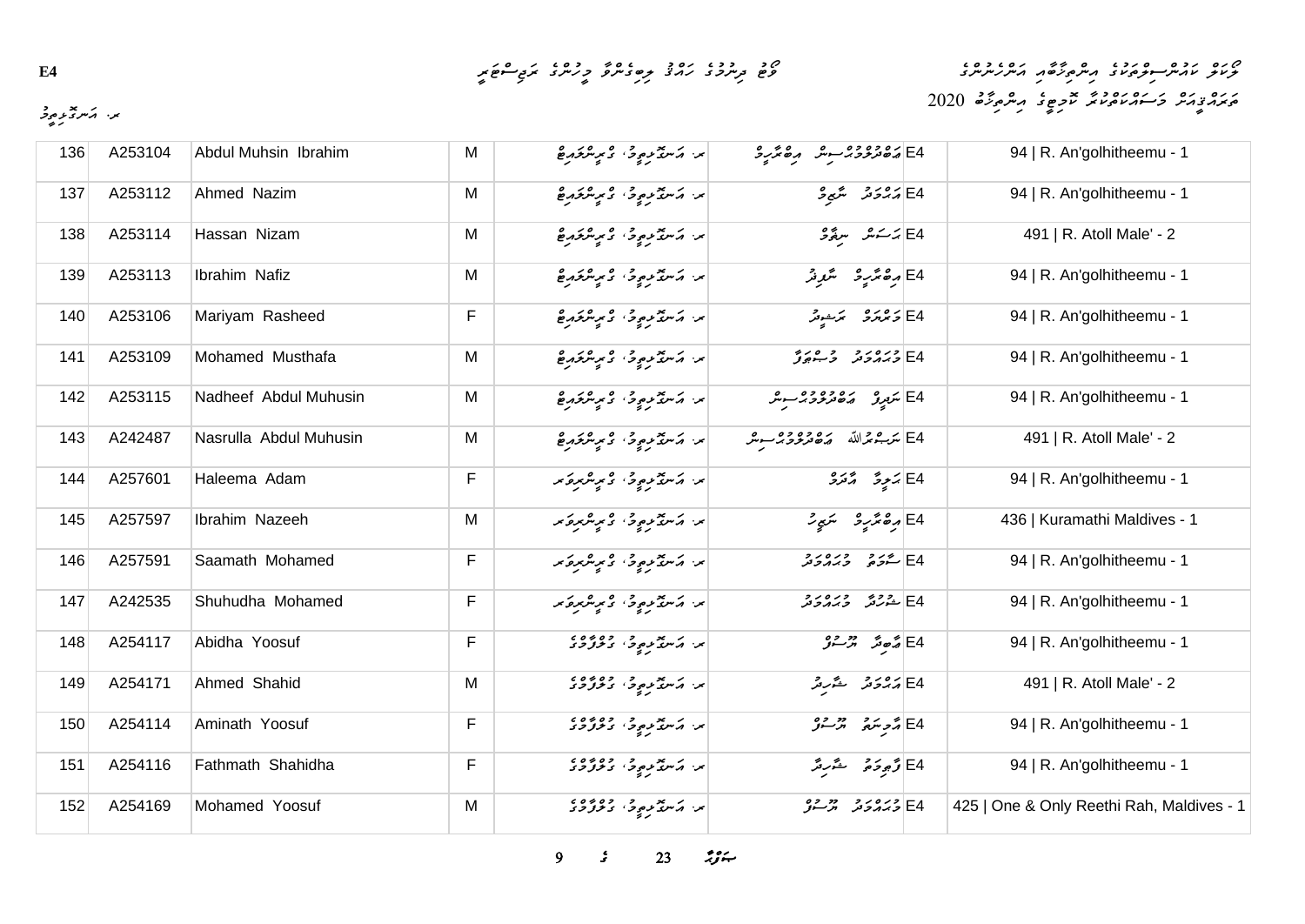*sCw7q7s5w7m< o<n9nOoAw7o< sCq;mAwBoEw7q<m; wBm;vB* م من المرة المرة المرة المرجع المرجع في المركبة 2020<br>مجم*د المريض المربوط المربع المرجع في المراجع المركبة* 

|     | , , ,             |  |
|-----|-------------------|--|
|     | بر. برسری عرصی فر |  |
| s 1 |                   |  |

| 153 | A254118 | Seema Yoosuf     | $\mathsf{F}$ | بر ، كاستخرم و ، المواده و ، | E4 ہو پہنچ پیشنز                         | 491   R. Atoll Male' - 2   |
|-----|---------|------------------|--------------|------------------------------|------------------------------------------|----------------------------|
| 154 | A254113 | Sobira Ali       | F            | بر که سره وه وه وه وه        | E4 شەھ ئەم                               | 94   R. An'golhitheemu - 1 |
| 155 | A253270 | Ahmed Rasheed    | M            | ىن كەسكەن يەم قاھرىشكەش      | E4 كەبرى كىم كىم ئىسىمىتى كىشىمىتىكى كىل | 94   R. An'golhitheemu - 1 |
| 156 | A253267 | Aminath Mohamed  | F            | ىن كەسكەن يەھ كەشكەش         | E4 مُجِسَعِ حَمَدَ مَعَ                  | 94   R. An'golhitheemu - 1 |
| 157 | A253271 | Asima Rasheed    | F            | ىن كەسكەنچەق، كەنچەشكە       | E4 مُحْسِدةٌ مَحْسِنِيْنَ                | 94   R. An'golhitheemu - 1 |
| 158 | A253269 | Hajara Rasheed   | $\mathsf F$  | ىر. ئەسكەنبەق، ئەترىشەش      | E4 كَرْبَحْ مَمْ سَمَسْوِيْرُ            | 491   R. Atoll Male' - 2   |
| 159 | A057385 | Mohamed Rasheed  | M            | ىن كەسكەن يەق كەنت ئىش       | E4 <i>32828 بَرَحْدِيرٌ</i>              | 94   R. An'golhitheemu - 1 |
| 160 | A253272 | Sameena Rasheed  | $\mathsf F$  | ىن كەسكەن يەق كەنت ئىش       | E4 کوچسٹر کرشونڈ                         | 491   R. Atoll Male' - 2   |
| 161 | A011590 | Ahmed Yoosuf     | M            | برا مكس وهوها الكرامي        | E4 كەبرى قىر تەرجى                       | 94   R. An'golhitheemu - 1 |
| 162 | A242436 | Aminath Samha    | $\mathsf{F}$ | برا مكسيح وهوقا الكرامي      | E4 أَمَّ حِسَنَ مِنْ سَنَرْسٌ            | 491   R. Atoll Male' - 2   |
| 163 | A242438 | Fathimath Shimla | $\mathsf{F}$ | برا مكتربولوجي كركرمو        | E4 تَ <i>وْجِوَة</i> شِوْدَةَ            | 491   R. Atoll Male' - 2   |
| 164 | A350813 | Shifna Ahmed     | F            | برا مستوجع والمتحرمو         | E4 شوژنگر بر در د                        | 491   R. Atoll Male' - 2   |
| 165 | A254346 | Zulfa Yoosuf     | F            | برا مستوجع أكركرهم           | E4 يحرق ترجيح                            | 94   R. An'golhitheemu - 1 |
| 166 | A242491 | Fathimath Safra  | $\mathsf{F}$ | ىن مەسكە دەۋ، ئەڭ            | E4 رَّجْوِحَةْ سَوَرْتَمْهُ              | 67   Sh. Funadhoo - 1      |
| 167 | A242497 | Hassan Hamdhoon  | M            | ىن مەسكە دەۋە ئەڭ            | E4   يُركبش   يَرْوَثِرْسُ               | 491   R. Atoll Male' - 2   |
| 168 | A242494 | Hussain Aiman    | M            | ىن مەسكەن بەق ئەڭ            | E4 يُرْسَمَّ مِهْ مَهْرِ حَسَّرَ         | 67   Sh. Funadhoo - 1      |
| 169 | A253247 | Mohamed Riffath  | M            | بر. مَسْكَرُوهِ فَ رَوْ      | E4 32025 برورد و                         | 94   R. An'golhitheemu - 1 |

 $10$  *s*  $23$  *n***<sub>s</sub>** $\frac{2}{5}$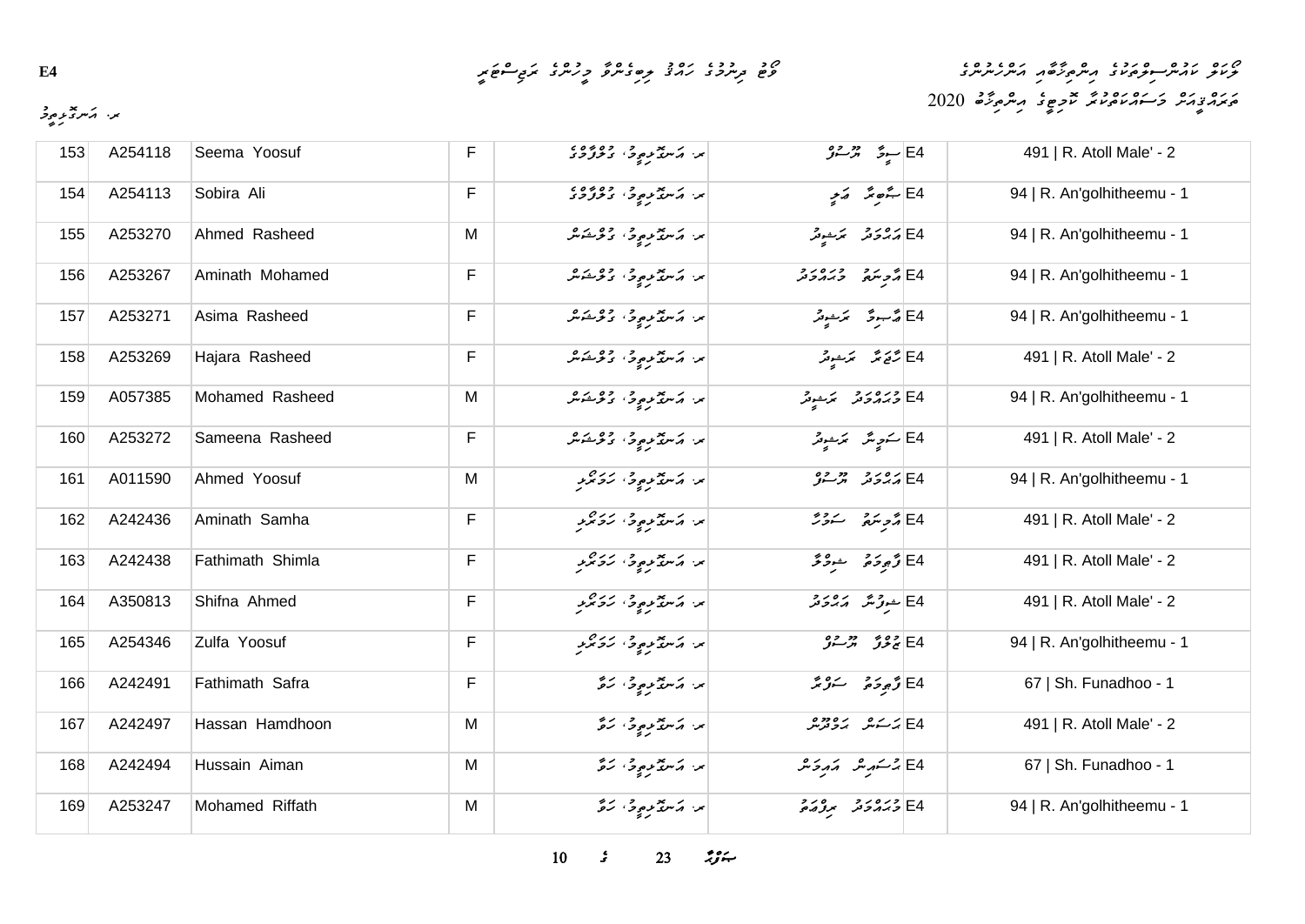*sCw7q7s5w7m< o<n9nOoAw7o< sCq;mAwBoEw7q<m; wBm;vB* م من المرة المرة المرة المرجع المرجع في المركبة 2020<br>مجم*د المريض المربوط المربع المرجع في المراجع المركبة* 

|     | , x ,             |  |  |
|-----|-------------------|--|--|
|     | بر. برسری عرصی فر |  |  |
| . . |                   |  |  |

| 170 | A088491 | Ahmed Rasheed           | M           | ىر. مەس <i>تەرەپى رورىۋ</i> ؟  | /E4   كەبۇر كىم ئىر ئىس قىر        | 94   R. An'golhitheemu - 1              |
|-----|---------|-------------------------|-------------|--------------------------------|------------------------------------|-----------------------------------------|
| 171 | A163469 | Ali Fayaaz              | M           | بر ، كەسلام دەر كەن ئەر        | E4 كەير   تەنگەشە                  | 94   R. An'golhitheemu - 1              |
| 172 | A254343 | Aminath Ali             | $\mathsf F$ | برا مُسْتَوْمٍ وَالْرَمْرُوْمُ | E4 مُجرِسَعُہ صَعِ                 | 94   R. An'golhitheemu - 1              |
| 173 | A096697 | Arifa Yoosuf            | $\mathsf F$ | برا مُسْتَوْمٍ وَالْرَمْرُوْمُ | E4 گەبىر تەرىخى تۈ                 | 491   R. Atoll Male' - 2                |
| 174 | A254350 | Ibrahim Faiz            | M           | بر ، مسيح ده د کرد ورځو        | E4 مەھمىر ئۇم تۇم                  | 94   R. An'golhitheemu - 1              |
| 175 | A122578 | Mohamed Yoosuf          | M           | برا مُسْتَوْمٍ وَالْرَمْرُوْمَ | E4 32,023 E4 وه                    | 94   R. An'golhitheemu - 1              |
| 176 | A254349 | Shiyaama Yoosuf         | $\mathsf F$ | برا مُسْتَوْمٍ وَالْرَمْرُوْمَ | E4 شەھرىتر تەرىپىتىر               | 94   R. An'golhitheemu - 1              |
| 177 | A254345 | Thahmeena Yoosuf        | $\mathsf F$ | برا مُسْتَوْمٍ وَالْرَمْرُوْمَ | E4 <sub>م</sub> حرم حيثر مرسومو    | 491   R. Atoll Male' - 2                |
| 178 | A242485 | Ahmed Shifaau           | M           | بر ، مُسجّره و من مور سره د    | E4 كەندى كى ئىبەر ئىچە ئىسى 25 كىل | 94   R. An'golhitheemu - 1              |
| 179 | A257646 | Asma Hassan             | $\mathsf F$ | ىن مەسكەرمۇق سەكىرىسىدە        | E4 كەشىرى كە <i>سكەنل</i>          | 94   R. An'golhitheemu - 1              |
| 180 | A257648 | Hawwa Moosa             | $\mathsf F$ | ىن ئەسكەن بۇ ئەر ئۇر بىر ئەنج  | 23 32 54                           | 94   R. An'golhitheemu - 1              |
| 181 | A257650 | Hussain Rasheed         | M           | ىن مەسكەرمۇق سۇرىر سرەتمى      | E4 پُرڪوپر ڪرشونگر                 | 440   Lux South Ari Atoll, Maldives - 1 |
| 182 | A257651 | Khadheeja Moosa         | $\mathsf F$ | ىر. مەسكەرمۇق، سەكەر سەڭ ك     | E4 كَتَامِيعٌ مَنْ صَبَّرٌ E4      | 491   R. Atoll Male' - 2                |
| 183 | A257647 | Mohamed Moosa           | M           | ىن مەسكەرەپى سەكروسۇق          | E4 دېرونه و                        | 491   R. Atoll Male' - 2                |
| 184 | A256373 | Ahmed Hussain           | M           | بر ، مستوج في رقوع گ           | E4 كەبرى بىر بەسكەر بىر            | 94   R. An'golhitheemu - 1              |
| 185 | A254196 | Aminath Easa Fulhu      | $\mathsf F$ | بر ، مستوج في رقوعة            |                                    | 94   R. An'golhitheemu - 1              |
| 186 | A350808 | Fathimath Unoosha Ahmed | F           | ىر. مەسكەنومۇق، ئەترەپۇ        | E4 رُجوحه مشهٌ مَدومر              | 94   R. An'golhitheemu - 1              |

 $11$  *s* 23  $23$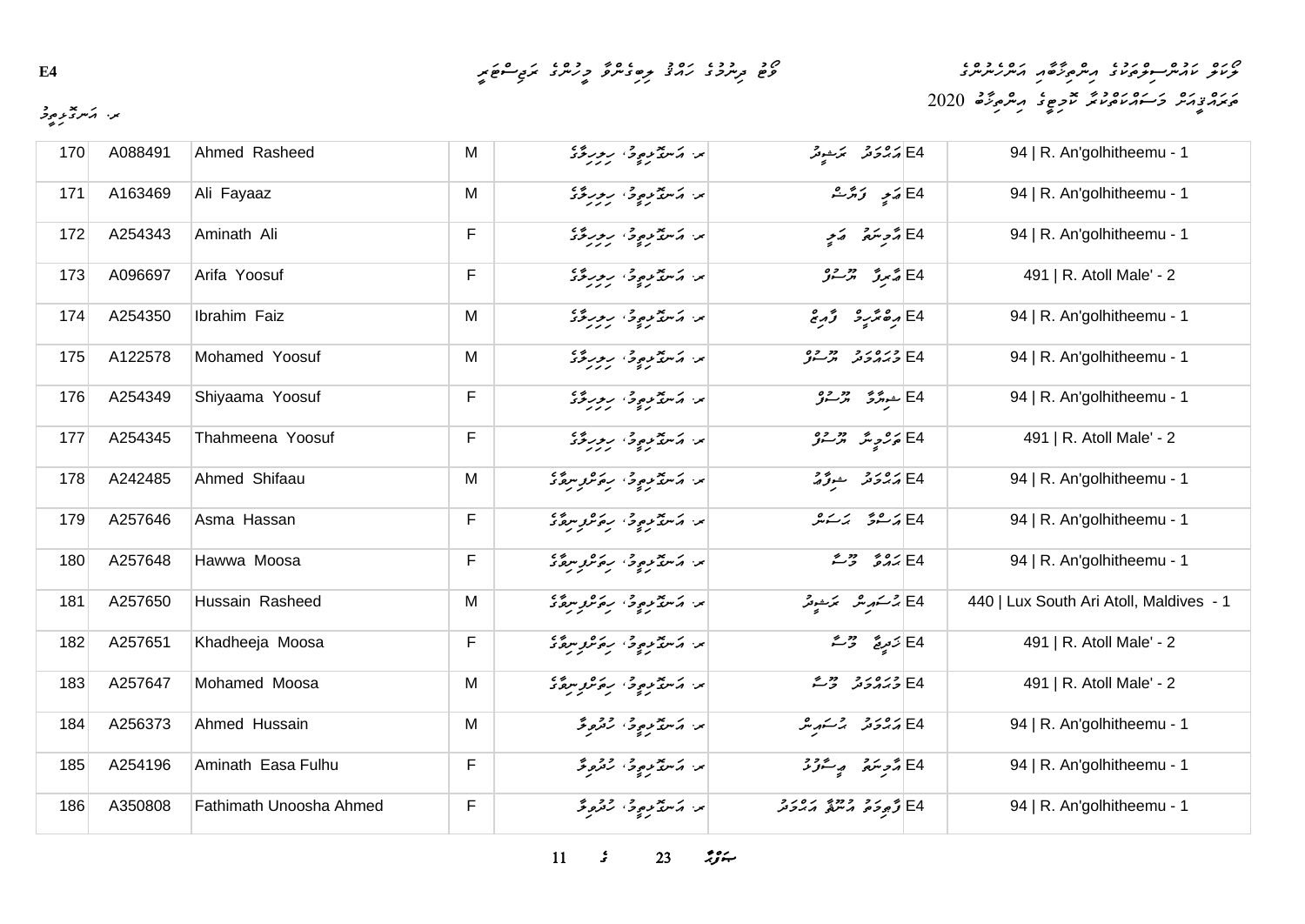*sCw7q7s5w7m< o<n9nOoAw7o< sCq;mAwBoEw7q<m; wBm;vB* م من المرة المرة المرة المرجع المرجع في المركبة 2020<br>مجم*د المريض المربوط المربع المرجع في المراجع المركبة* 

|     | , x ,             |  |  |
|-----|-------------------|--|--|
|     | بر. برسری عرصی فر |  |  |
| . . |                   |  |  |

| 187 | A254199 | Mariyam Shaheena  | F           | ىر. ئ <i>ەستەرەپەدى ش</i> ۇرۇ ئ                               | E4 كەنگەر ئىگە <i>بەنگ</i> ە          | 94   R. An'golhitheemu - 1      |
|-----|---------|-------------------|-------------|---------------------------------------------------------------|---------------------------------------|---------------------------------|
| 188 | A394951 | Mohamed Shaah     | M           | ىر. مەسكەنومۇق، ئەقرەپۇ                                       | E4 وبروتر حدٌ 2                       | 491   R. Atoll Male' - 2        |
| 189 | A254205 | Nasiha Ahmed      | $\mathsf F$ | ىن مەسكەبومۇ، ئەترەپمۇ                                        | E4 سَرْسِدِيَّة مَدَوَمَّر            | 94   R. An'golhitheemu - 1      |
| 190 | A242518 | Sinan Ahmed       | M           | ىن مەسكەبومۇ، ئەترەپۇ                                         | E4 سېنگرىقر كەندى تەر                 | 401   Dhigali Maldives - 1      |
| 191 | A257653 | Ahmed Ali Fulhu   | M           | ىر. ئەستەرەپەت، شەرىپ سىرتىرى<br>س. ئەستەرەپەت، شەرىپ سىرتىرى | E4 <i>جَهُدُوَ جَمْ جَوَدْ لَمْ</i>   | 94   R. An'golhitheemu - 1      |
| 192 | A257656 | Mariyam Nuha      | $\mathsf F$ | بر كەسكەن بەق رەر بەر بەر ب                                   | E4 <i>وَ بُرْمَرْ بِهِ مُرْدُّ</i>    | 94   R. An'golhitheemu - 1      |
| 193 | A256166 | Ahmed Haasim      | M           | بر كەسلام بولى ئەر ئەر ئاللار                                 | E4 كەبۇر مىشەر ئەسىرى                 | 94   R. An'golhitheemu - 1      |
| 194 | A242464 | Mohamed Rishwan   | M           | بر كەسلام بوڭ ئەردىسى                                         | E4 32025 مرشو <i>م</i> ش              | 491   R. Atoll Male' - 2        |
| 195 | A256164 | Naseema Adam      | $\mathsf F$ | بر که مربوح کرد د د<br>بر که مربوح کرد د برد                  | E4 سَرَسِوتٌ مُرْتَدَةٌ.              | 94   R. An'golhitheemu - 1      |
| 196 | A256162 | Zareena Adam      | F           | المن المستعرفي والمتحركة والمحمدة                             | E4 کے مریمًر گرم <i>گرم</i> و         | 95   R. Hulhudhuffaaru - 1      |
| 197 | A254242 | Abdulla Hassan    | M           | بر كەسلام دە ئەكەر دە                                         | E4 مَەمْراللە ئەسكەش                  | 94   R. An'golhitheemu - 1      |
| 198 | A242415 | Ahmed Abdulla     | M           | بر ، كەس بول دە ئە ئەر بىرى                                   | E4 <i>مَدْوَمْن مَ</i> هْمَرْاللّه    | 692   Lily Beach Resort & Spa-1 |
| 199 | A254234 | Aminath Yoosuf    | $\mathsf F$ | بر كەس بور ئە ئەر بور                                         | E4 أَمُّ حِ مَعْهُمْ مِنْ الرَّسْوَرُ | 94   R. An'golhitheemu - 1      |
| 200 | A254245 | Faheema Abdulla   | $\mathsf F$ | بر ، كەس بول دە ئە ئەر بىرى                                   | E4 وَرِدَّ صَدَّدَاللّه               | 94   R. An'golhitheemu - 1      |
| 201 | A254247 | Faiza Abdulla     | $\mathsf F$ | بر كمستوج في ولادة                                            | E4 قَرْمِيحٌ صَرَّةَ صَدَاللَّه       | 94   R. An'golhitheemu - 1      |
| 202 | A254248 | Faruzana Abdulla  | $\mathsf F$ | بر كەسلام دە ئەكەر دە                                         | E4 وَيَمْتَمْ مَنْ صَدْرَاللّه        | 94   R. An'golhitheemu - 1      |
| 203 | A254236 | Fathimath Abdulla | F           | بر كەس بورى ئەتەر دە                                          | E4 وَجِوَة صَدَّة مَدَاللَّه          | 94   R. An'golhitheemu - 1      |

 $12$  *s*  $23$  *n***<sub>s</sub>**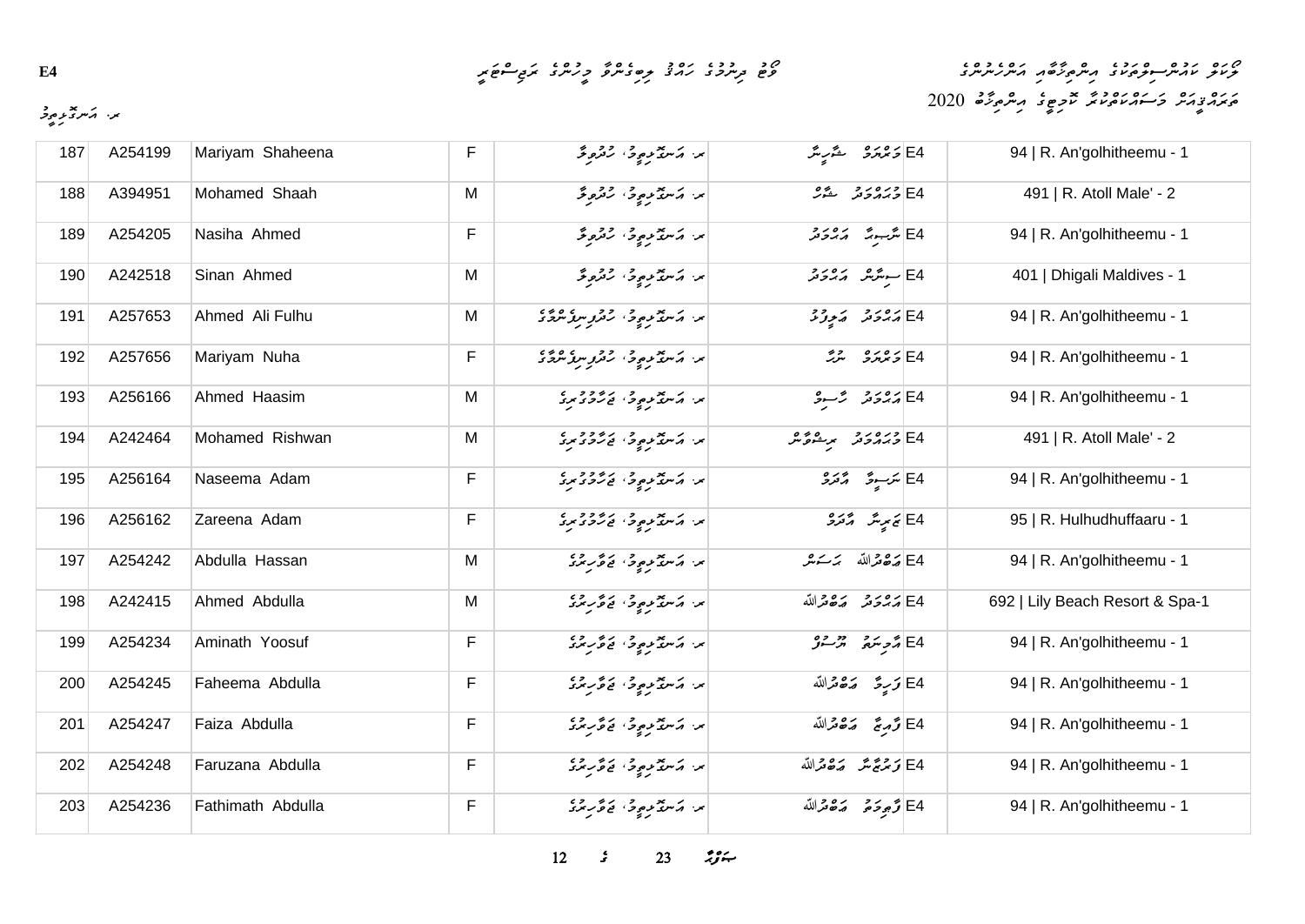*sCw7q7s5w7m< o<n9nOoAw7o< sCq;mAwBoEw7q<m; wBm;vB* م من المرة المرة المرة المرجع المرجع في المركبة 2020<br>مجم*د المريض المربوط المربع المرجع في المراجع المركبة* 

|     | , , ,          |  |  |
|-----|----------------|--|--|
|     | ىر. برسرى ىرەر |  |  |
| s 1 |                |  |  |

| 204 | A254244 | Mohamed Abdulla     | M            | بر ، مستوج و ، نام روی      | E4 32023 مَرْهُ قَدَاللّه                                                                                      | 94   R. An'golhitheemu - 1 |
|-----|---------|---------------------|--------------|-----------------------------|----------------------------------------------------------------------------------------------------------------|----------------------------|
| 205 | A405280 | Nasfa Abdulla       | $\mathsf F$  | بر ، مکس ده ده و ان در ده   | E4 تَتَرَّشْوَتْ صَرْحَةَ لِللَّه                                                                              | 94   R. An'golhitheemu - 1 |
| 206 | A078943 | Ahmed Rasheed Ali   | M            | بر ، كەستەرەرى، يېڭى ك      | E4 كەندى كىم كىيە كەي ئ                                                                                        | 94   R. An'golhitheemu - 1 |
| 207 | A242381 | Aishath Hamdha      | $\mathsf F$  | بر ، كەستەرەرى، يېڭى        | E4 مەم ئىم ئىمىسى E4                                                                                           | 491   R. Atoll Male' - 2   |
| 208 | A254102 | Aslam Ali           | M            | بر که سرگرموځ، ویکی         | E4 كەشقۇق كەم                                                                                                  | 491   R. Atoll Male' - 2   |
| 209 | A351494 | Fathih Ali          | M            | بر ، كەستەرەرى، يېڭى        | E4 وَموتہ صَعِ                                                                                                 | 491   R. Atoll Male' - 2   |
| 210 | A254100 | Hajara Ali          | F            | بر ، كەستەرەرى، يېڭى        | E4 حُيَمَة مَ مِ                                                                                               | 491   R. Atoll Male' - 2   |
| 211 | A254096 | Hawwa Ali           | $\mathsf{F}$ | بر که سرگرمونی او کار       | E4 كەبۇر كەب                                                                                                   | 491   R. Atoll Male' - 2   |
| 212 | A254101 | Ibrahim Ali         | M            | بر ، كەستەرەرى، يېڭى        | E4 ۾ <i>ھنگيز</i> و ڪيو                                                                                        | 94   R. An'golhitheemu - 1 |
| 213 | A080916 | Mohamed Rasheed Ali | M            | بر ، كەستەرەرى، يېڭى        | E4 وُيَرُوونَو يَرَشِينَر وَبِرِ                                                                               | 491   R. Atoll Male' - 2   |
| 214 | A254095 | Sanfa Ali           | $\mathsf{F}$ | بر کې مريد ده په ده کال     | E4 سەنىدۇ كەمبر                                                                                                | 94   R. An'golhitheemu - 1 |
| 215 | A158606 | Thohira Rasheed     | $\mathsf{F}$ | بر كەستەرەرى بېرى           | E4 ۾َربمَد بَرَ <sub>شو</sub> مَرُ                                                                             | 491   R. Atoll Male' - 2   |
| 216 | A254103 | Yoosuf Nadheem      | M            | بر ، كەستەرەپرى بېرى        | E4 پڑتے پر سربر محمد اللہ علم اللہ اللہ علم اللہ اللہ علم اللہ علم اللہ علم اللہ علم اللہ علم اللہ علم اللہ عل | 491   R. Atoll Male' - 2   |
| 217 | A140612 | Ali Naseem          | M            | ىن مەسكىرە دە ئاسىرىرە ئ    | E4 <i>جَرْمٍ</i> سَرَسِ <i>وڈ</i>                                                                              | 94   R. An'golhitheemu - 1 |
| 218 | A125874 | Aminath Ali         | $\mathsf{F}$ | ىن مەسكىرە دە ئاسىرىرە ئ    | E4 مُحرِسَمُ مَعٍ                                                                                              | 94   R. An'golhitheemu - 1 |
| 219 | A095090 | Faisal Naseem       | M            | بر مستوجع الأسيدوق          | E4 ق.م. يتوس التركيبيوني                                                                                       | 94   R. An'golhitheemu - 1 |
| 220 | A155494 | Ali Hameed          | M            | بر ، كاسلانومود ، كاسر چركه | E4 <i>۾ ڇپ پاچي</i> ه                                                                                          | 94   R. An'golhitheemu - 1 |

 $13$  *s*  $23$  *n***<sub>y</sub>**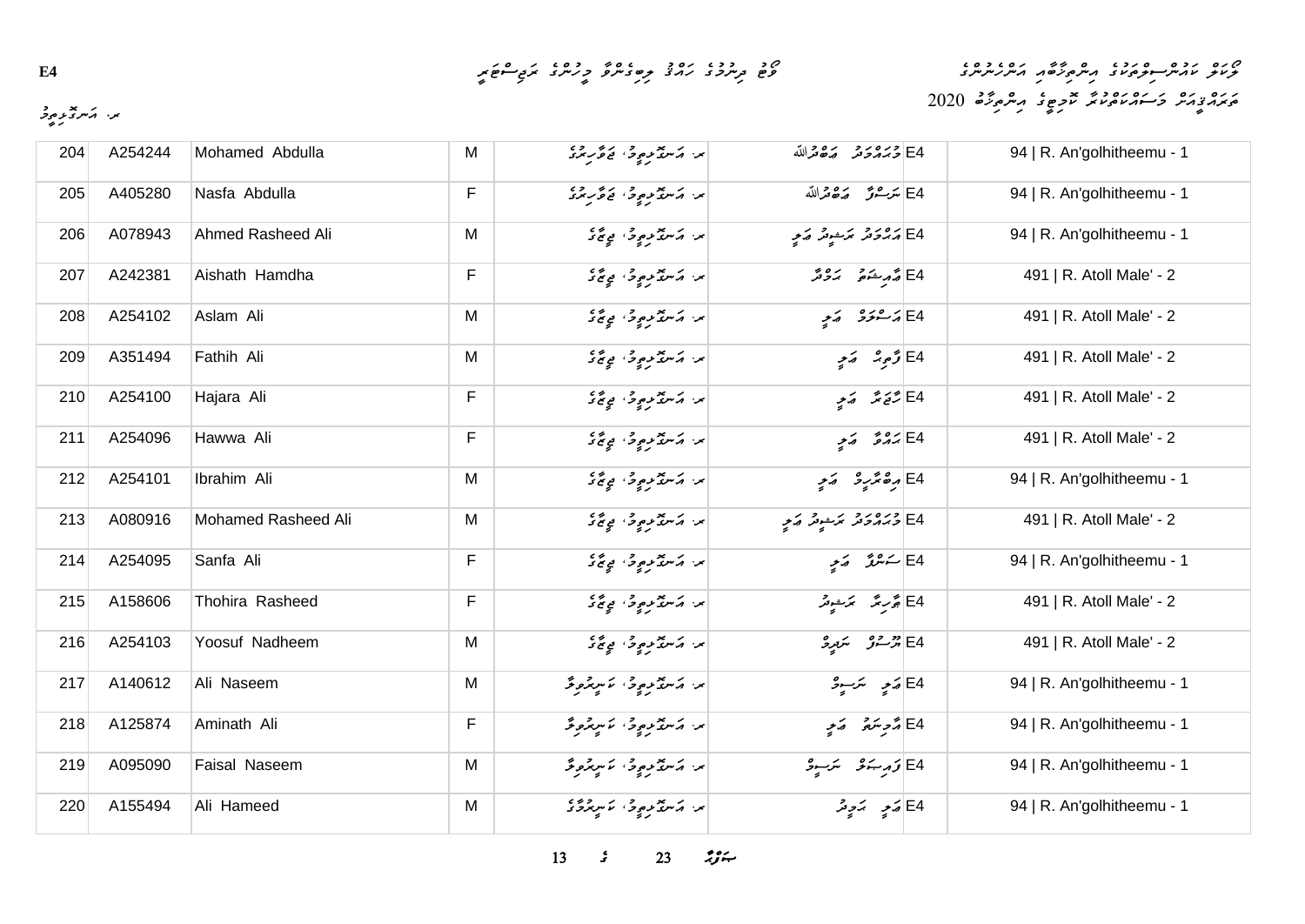*sCw7q7s5w7m< o<n9nOoAw7o< sCq;mAwBoEw7q<m; wBm;vB* م من المرة المرة المرة المرجع المرجع في المركبة 2020<br>مجم*د المريض المربوط المربع المرجع في المراجع المركبة* 

| ,   |                |  |
|-----|----------------|--|
|     | ىر. برسرى يوجو |  |
| s 1 |                |  |

| 221 | A255096 | Aminath Mohamed    | F           | ىر. مەسىر دەپرى <sup>3</sup> ، ئامېرىردى                     | E4 أَمُّ <i>جِسْمَةُ حَمْدُهُ حَ</i> دَّ | 94   R. An'golhitheemu - 1                |
|-----|---------|--------------------|-------------|--------------------------------------------------------------|------------------------------------------|-------------------------------------------|
| 222 | A104592 | Hajara Hameed      | $\mathsf F$ | ىن مەس <i>دە</i> رە، ئەس دەر                                 | E4 حُقے مگر بر برقہ                      | 94   R. An'golhitheemu - 1                |
| 223 | A161407 | Mujuthaba Hameed   | M           | بر كەسلام دە، ئاسلام دە                                      | E4ح ق م م م حرم حرم 2014                 | 491   R. Atoll Male' - 2                  |
| 224 | A161408 | Musthafa Hameed    | M           | بر كەسكىرە ئەر ئەس ئەرى                                      | E4 ترجيع تر برج تر                       | 491   R. Atoll Male' - 2                  |
| 225 | A116076 | Adam Ibrahim       | M           | بر كه سر ده در ۲۵ در ۲۵                                      | E4 جُمْعَرَ مِنْ جُمْرِدْ                | 94   R. An'golhitheemu - 1                |
| 226 | A242348 | Aminath Visaama    | F           | من مكس موجود الممكس من دار و دارد.<br>من مكس موجود الممكس من | E4 مُجِسَعُهُ وِسُمَعُ                   | 491   R. Atoll Male' - 2                  |
| 227 | A254334 | Ali Mohamed        | M           | بر ، كەستە دەپرى، ئام                                        | E4 <i>مَرِ وَبَهُ</i> وَمَرَ             | 94   R. An'golhitheemu - 1                |
| 228 | A254337 | Fathmath Shuhana   | F           | بر ، مَسجّره وقرا عامو                                       | E4 وَجِعَة صَدَّرْتَهُ                   | 94   R. An'golhitheemu - 1                |
| 229 | A242528 | Mohamed Nabeel     | M           | بر مسلم ده ده الم                                            | E4 3323 سَمِع مَ                         | 94   R. An'golhitheemu - 1                |
| 230 | A254339 | Nadheema Ali       | $\mathsf F$ | بر ، كەستەرەپە ئە ، ئام                                      | E4 سَمِرِیَّ – رَمِ                      | 491   R. Atoll Male' - 2                  |
| 231 | A254458 | Niuma Yoosuf       | F           | بر ، مَسجّره وقرا عامو                                       | E4 سرچ هر شرقر                           | 94   R. An'golhitheemu - 1                |
| 232 | A253284 | Mariyam Hameedha   | F           | ىن مەسىر دەۋ، بولىگە                                         | E4 <i>وَ بَرْمَرْ وَ بَرْحِ</i> تَرُ     | 94   R. An'golhitheemu - 1                |
| 233 | A254984 | Saeeda Mohamed     | $\mathsf F$ | ىن مەسىر دەۋ، باشگە                                          | E4 كىھەتىر ق <i>ەتمەدى</i> ر             | 94   R. An'golhitheemu - 1                |
| 234 | A253829 | Yoosuf Mohamed     | M           | ىن مەسىر دەۋ، باشگە                                          | E4 بر حوز حد در د                        | 94   R. An'golhitheemu - 1                |
| 235 | A255683 | Ahmed Athif        | M           | بر ، كاستوج في المرواة                                       | E4 كەشكەتقى ھەجوقر                       | 425   One & Only Reethi Rah, Maldives - 1 |
| 236 | A242454 | Ali Nabeeh Mohamed | M           | بر مستوجع الأمروج                                            | E4 كەبىي تى <i>كھەت 25مەم</i> رىر        | 94   R. An'golhitheemu - 1                |
| 237 | A255682 | Aminath Mohamed    | F           | بر كالبعوج الأرواح                                           | E4 مُتَّحِسَمُ حَمَدَ مَعَ               | 94   R. An'golhitheemu - 1                |

 $14$  *s* 23  $23$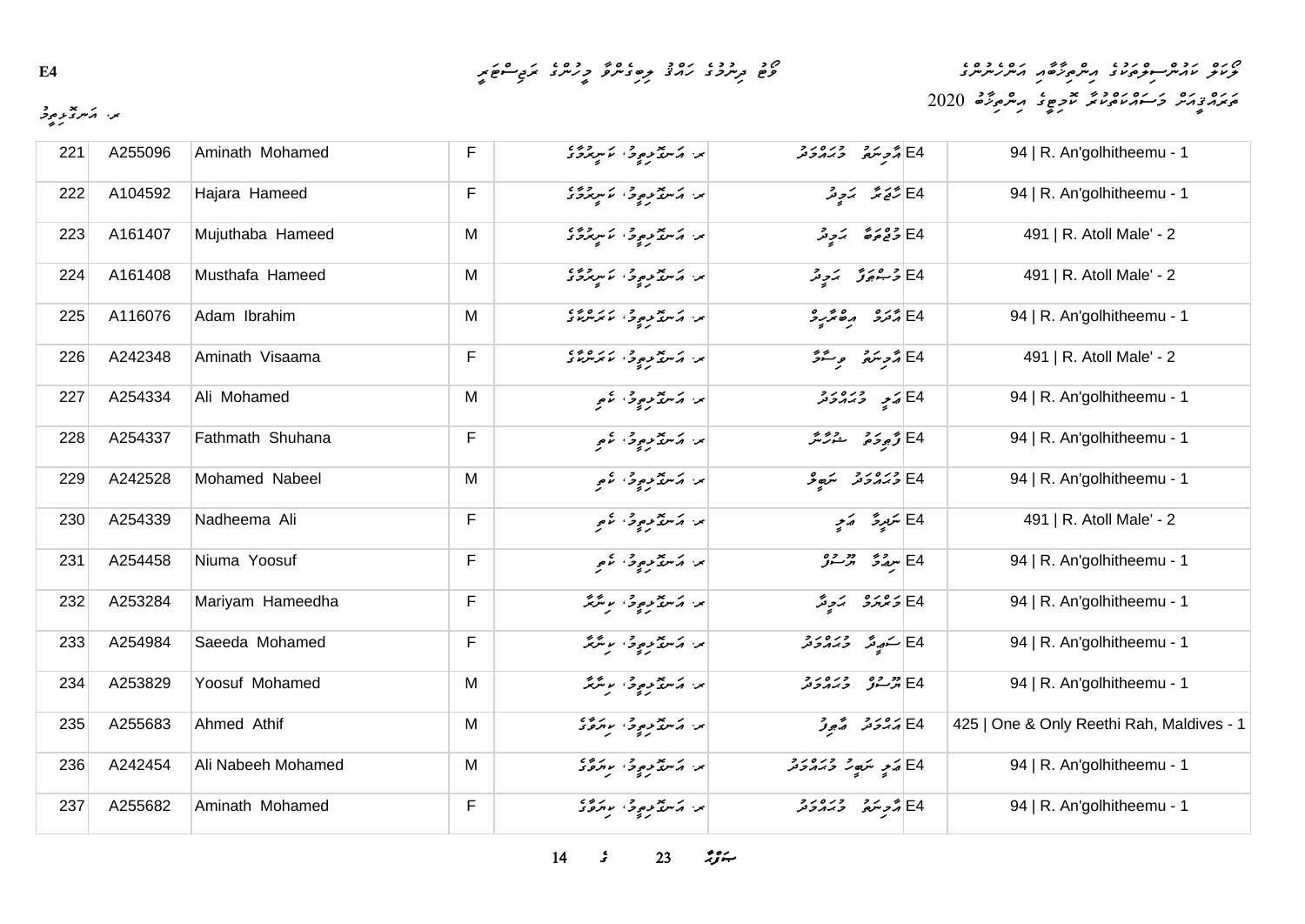*sCw7q7s5w7m< o<n9nOoAw7o< sCq;mAwBoEw7q<m; wBm;vB* م من المرة المرة المرة المرجع المرجع في المركبة 2020<br>مجم*د المريض المربوط المربع المرجع في المراجع المركبة* 

|     | $\rightarrow$ $\times$ $\times$ |  |
|-----|---------------------------------|--|
|     | ىر. برسرى ىر مى تر              |  |
| s 1 |                                 |  |

| 238 | A160614 | Fathimath Shiuna     | F           | بر كەسكىرە ئەر بەرگە                                | E4 <i>وَّجِوَدَة</i> شِيمَة مَّر         | 567   Villimale' Ehenihen - 2 |
|-----|---------|----------------------|-------------|-----------------------------------------------------|------------------------------------------|-------------------------------|
| 239 | A255685 | Hassan Ashraf        | M           | س مسلوم وه الأمري                                   | E4 ئەسىرىش مەھىر <i>ۇ</i>                | 94   R. An'golhitheemu - 1    |
| 240 | A047974 | Mohamed Hassan       | M           | بر ، كاستوج في المالون                              | E4 <i>وبرەدىر برخىش</i>                  | 94   R. An'golhitheemu - 1    |
| 241 | A255686 | Yoosuf Nizam         | M           | س مسلوم وه الأمري                                   | E4 ترقيق س <sub>ب</sub> مُج <sup>و</sup> | 491   R. Atoll Male' - 2      |
| 242 | A026484 | Ahmed Niyaz          | M           | أين أرسيم وجود وكالمحال                             | E4 كەبرى كىلەر سىرتىقى بىر               | 94   R. An'golhitheemu - 1    |
| 243 | A256059 | Aminath Nashaa       | $\mathsf F$ | برا مسيح وهودا الاس                                 | E4 مُرْحِ مَتَّعْدُ مَتَرَسَّدُ          | 94   R. An'golhitheemu - 1    |
| 244 | A242524 | Fathmath Sabeena     | $\mathsf F$ | برا مكان يومي والمحافظ                              | E4 تُرجوحَ مُحَمَّدٍ سُمَّةٍ مُتَّزِ     | 491   R. Atoll Male' - 2      |
| 245 | A256056 | Khadeeja Qasim       | $\mathsf F$ | ىن مەسلام بوڭ كەنلا                                 | E4 كَتَمِيعٌ - تَوْسِيحُ                 | 94   R. An'golhitheemu - 1    |
| 246 | A242525 | Mohamed Shabeen      | M           | ىن مەسىم دەپرە كەندىگە                              | E4 <i>وبروبر بن شومگ</i> ر               | 94   R. An'golhitheemu - 1    |
| 247 | A127703 | Abdulla Hassan Fulhu | M           | أين الاستخراج وحاكم والمرجوع                        | E4 مَصْعَرِ اللّه بَرَ سَعْدِ عَ         | 94   R. An'golhitheemu - 1    |
| 248 | A257614 | Zahira Shafeeg       | $\mathsf F$ | أين المستوجع وأركاه والمتعالي                       | E4 ئج پ <i>رنگ ڪو</i> پر                 | 94   R. An'golhitheemu - 1    |
| 249 | A125952 | Mariyam Usman        | $\mathsf F$ | من مكس وهي كالمراكب و دارد.<br>من مكس وجود كالمراكب | E4 كومرو ووومو                           | 94   R. An'golhitheemu - 1    |
| 250 | A157646 | Ali Ibrahim          | M           | ىر. مەسمەرەپوق، چەشھ                                | E4 <i>مَعٍ م</i> ِ صَمَّرِ وَ            | 491   R. Atoll Male' - 2      |
| 251 | A253303 | Ameena Hassan Fulhu  | $\mathsf F$ | ىر. مەسكىرموق، كەيپىلىرىگە                          | E4 كەچ ئىر كەشقەيدىنى <i>E4</i>          | 94   R. An'golhitheemu - 1    |
| 252 | A061657 | Abdulla Waseem       | M           | بر كەسلام دەر دىرىدۇ ئ                              | E4 مَرْحْمْدَاللّه عَرْبِوْتْر           | 94   R. An'golhitheemu - 1    |
| 253 | A242475 | Mohamed Nihaan       | M           | بر كاستوج وبرروى                                    | E4 <i>2222 سرگ</i> ش                     | 94   R. An'golhitheemu - 1    |
| 254 | A254115 | Khadeeja Yoosuf      | F           | بر. مُسْتَوْجِعُونَ وَوَمَّ                         | E4 كَتَعِيرةً مُتَرَّسِينً               | 94   R. An'golhitheemu - 1    |

 $15$  *s*  $23$  *n***<sub>s</sub>**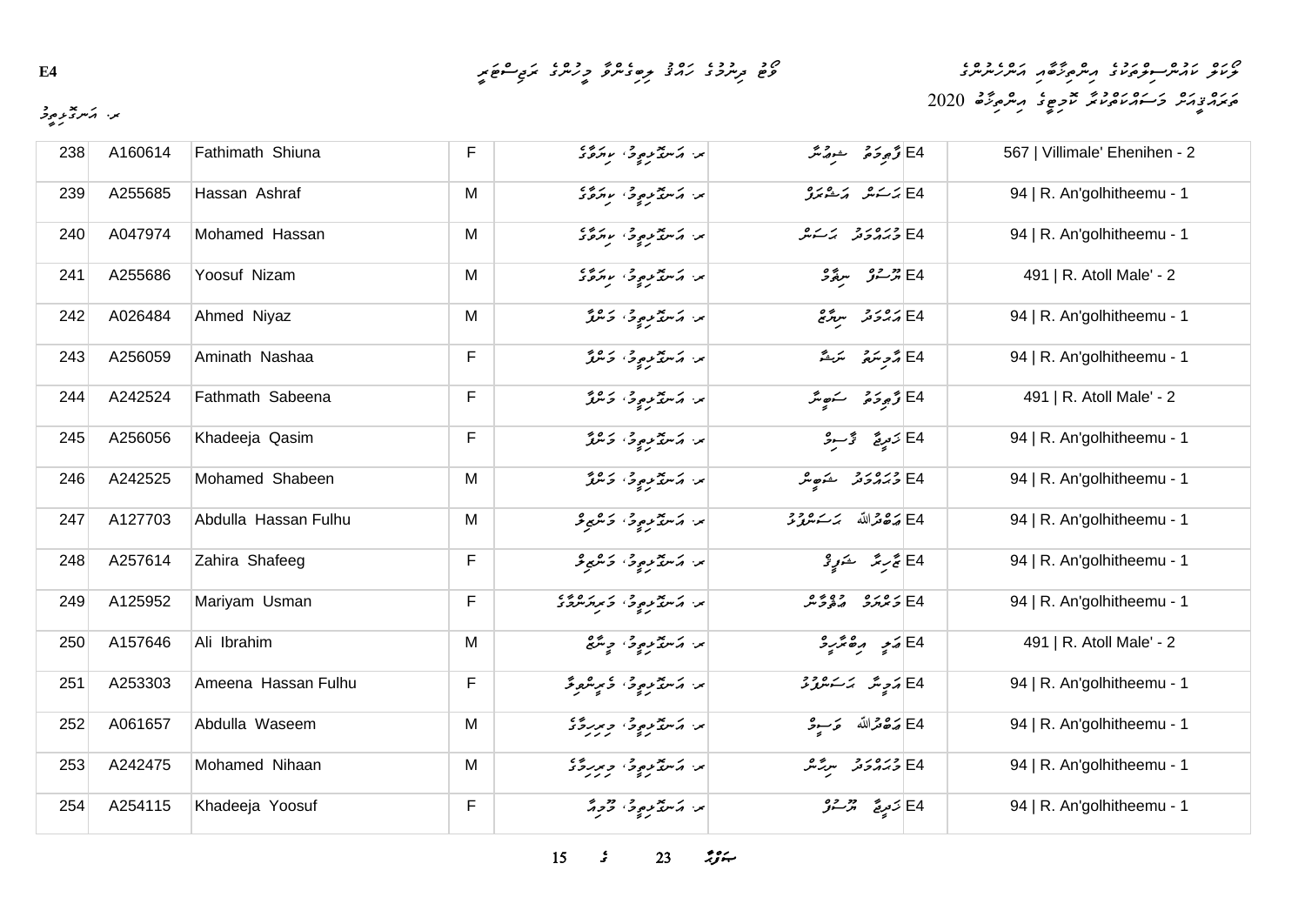*sCw7q7s5w7m< o<n9nOoAw7o< sCq;mAwBoEw7q<m; wBm;vB* م من المرة المرة المرة المرجع المرجع في المركبة 2020<br>مجم*د المريض المربوط المربع المرجع في المراجع المركبة* 

| ,   | $\mathbf{x}$ $\epsilon$ |  |
|-----|-------------------------|--|
|     | ىر. برسرى ىرەر          |  |
| s 1 |                         |  |

| 255 | A242386 | Moosa Misbah Adam       | M            | ىر. ئەستەرم <sub>ۇ</sub> چ، ق <sub>ا</sub> جەڭ | E4 ترقشہ <sub>ج</sub> ربی محمد محمدہ      | 94   R. An'golhitheemu - 1   |
|-----|---------|-------------------------|--------------|------------------------------------------------|-------------------------------------------|------------------------------|
| 256 | A253116 | Afiya Hassan            | $\mathsf F$  | بر مسيوم و «مردّى                              | E4 م <i>حتر مرگ بر ش</i> ک                | 94   R. An'golhitheemu - 1   |
| 257 | A159404 | Fathimath Hussain Manik | F            | بر كاستوج و المستردة                           | E4 زُھوچو پر سَورِ مُر تَر مِنْ           | 94   R. An'golhitheemu - 1   |
| 258 | A253119 | Hassan Shareef          | M            | بر كاستوج و المستردة                           | E4 بَرَسَہ شَمَعِ وَ                      | 491   R. Atoll Male' - 2     |
| 259 | A114244 | Hussain Hassan Manik    | M            | بر كمسيح ده و مسروع                            | E4 يُرْسَمْ مِيْرْ مَسْتَمْرْ وَسِرْءُ    | 94   R. An'golhitheemu - 1   |
| 260 | A253118 | Khadheeja Hussain Manik | $\mathsf{F}$ | بر كاستوج و المستردة                           | E4 كَتَعِيقٌ بِمُ سَمَّةٍ سَرْحَةٍ سِرْءٌ | 94   R. An'golhitheemu - 1   |
| 261 | A253323 | Adam Zahir              | M            | برا مستوجع والمحملة                            | E4 <i>مُحَدَّدُ</i> مُحَ سِعْر            | 94   R. An'golhitheemu - 1   |
| 262 | A253326 | Ahmed Zihaan            | M            | برا مستوجع والمحملة                            | E4 <i>222 ج گ</i> ش                       | 94   R. An'golhitheemu - 1   |
| 263 | A242511 | Aminath Majidha Ibrahim | $\mathsf F$  | برا مستوجع والمحملة                            | E4 مٌوِسَمَ دَّوْمَ مِرْهُ مَّرِدْ        | 491   R. Atoll Male' - 2     |
| 264 | A253320 | Hawwa Mohamed           | $\mathsf{F}$ | برا مستوجع والمحملة                            | E4 يَهُمُوَ حَيْثَهُ جَوَ                 | 94   R. An'golhitheemu - 1   |
| 265 | A011815 | Ibrahim Adam            | M            | بر كاستوج و ورز                                | E4 مەھمىر مەمەدە                          | 94   R. An'golhitheemu - 1   |
| 266 | A253328 | Maahidh Ibrahim         | M            | أأرا المستحموم وأوالا والمراكبة                | E4 در موھ پرو                             | 436   Kuramathi Maldives - 1 |
| 267 | A253321 | Madheeha Ibrahim        | $\mathsf{F}$ | برا مستوجع والمحملة                            | E4 دَمِيدٌ مِنْ حَمَدِ وَ                 | 94   R. An'golhitheemu - 1   |
| 268 | A253325 | Mohamed Ibrahim         | M            | بر كاستوروه وير                                | E4 درورو مقتربة                           | 94   R. An'golhitheemu - 1   |
| 269 | A242384 | Ahmed Jazlaan Mohamed   | M            | أأرا المستحق والمراجح المراسي                  | E4 رژور و ووژه ورورو                      | 94   R. An'golhitheemu - 1   |
| 270 | A242385 | Fathmath Nadha Mohamed  | $\mathsf F$  | أأرا المستحوم وكالمحارسة                       | E4 تُرجوحَ مَرَ بِهُمْ وَبَرْمُ وَبَرْ    | 94   R. An'golhitheemu - 1   |
| 271 | A022704 | Mohamed Ali Fulhu       | M            | ىر. م.سىمبومۇ، ئ <i>.م.</i> سىم                |                                           | 94   R. An'golhitheemu - 1   |

 $16$  *s* 23  $23$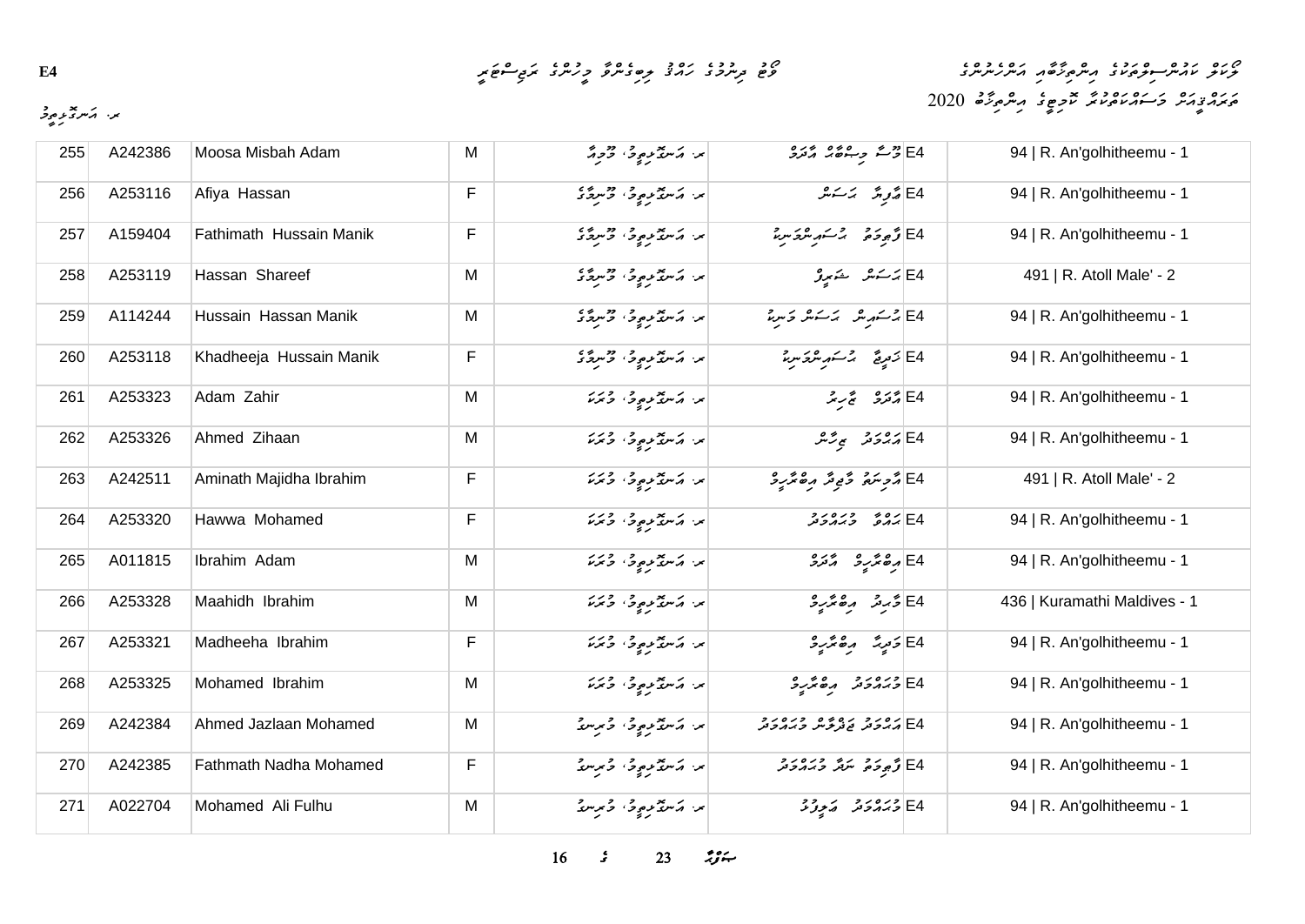*sCw7q7s5w7m< o<n9nOoAw7o< sCq;mAwBoEw7q<m; wBm;vB* م من المرة المرة المرة المرجع المرجع في المركبة 2020<br>مجم*د المريض المربوط المربع المرجع في المراجع المركبة* 

| 272 | A256383 | Aminath Yoosuf          | F | ىن مەستەرەپرى كەشھەپرى                         | E4 مُ <i>جِسَعْہ مُرْتَّسُوْ</i>      | 94   R. An'golhitheemu - 1 |
|-----|---------|-------------------------|---|------------------------------------------------|---------------------------------------|----------------------------|
| 273 | A256386 | Mujuthaba Yoosuf        | M | بر كاسطوج و و دور ،                            | E4ح <i>ح ح حرق</i> مرضوع ا            | 94   R. An'golhitheemu - 1 |
| 274 | A149691 | Musthafa Yoosuf         | M | بر كمسيوم و و و و د                            | E4 <sub>ح</sub> رم مربع مشروع و       | 94   R. An'golhitheemu - 1 |
| 275 | A049833 | Ahmed Mohamed           | M | ىن مەسمەرەمۇر، ئىگەن                           | E4 ג׳כ בג' כיב                        | 94   R. An'golhitheemu - 1 |
| 276 | A242488 | Ahmed Qithushan         | M | أين أرسيم وهود الكرسوة والكريونج               | E4 كەبرى تومۇشكە ئىسى E4              | 491   R. Atoll Male' - 2   |
| 277 | A023065 | Gasim Hussain           | M | يرا مستوجعة الكرسوقة واللهج                    | E4 تخ-وق - جر شهر مثر                 | 491   R. Atoll Male' - 2   |
| 278 | A248145 | Hussain Eeman Gasim     | M | برا م سرد ده وقرا سر سور و شرح و               | E4 يُرْسَمبِ شَر مِر رَّشْر تَرْسُورْ | 491   R. Atoll Male' - 2   |
| 279 | A242365 | Mohamed Zaidaan Abdulla | M | ألا المستوجعة الكرام والمتعالج                 | E4 <i>ورور و بر و و م</i> حد الله     | 94   R. An'golhitheemu - 1 |
| 280 | A253793 | Rahuma Hussain          | F | أين أرسيم برها أأراس وكالمراج والمراج والمستعم | E4 ترثرى ب <sub>ە</sub> شەرىئى        | 94   R. An'golhitheemu - 1 |
| 281 | A148496 | Ahmed Hussain           | M | أين أرسي وهود الكرسور الم                      | E4   مرور و محر محر مر                | 491   R. Atoll Male' - 2   |
| 282 | A253970 | Aminath Ibrahim         | F | ى: ג׳יעצעקב' ייצי-יבניות                       |                                       | 491   R. Atoll Male' - 2   |
| 283 | A253978 | Fazeela Ahmed           | F | ىر. ئەسكەن ئەھ ئەسىرى بەرگە                    | E4 تۇخىرى كەردى قىر                   | 94   R. An'golhitheemu - 1 |
| 284 | A253976 | Hussain Ahmed           | M | بر ، مسیح ده ده سرسور پر                       | E4 پر شمېر مه پر د تر                 | 94   R. An'golhitheemu - 1 |
| 285 | A253980 | Ibrahim Ahmed           | M | أين الأسرنج ويروث الكرسور الأ                  | E4 مەھەرىرى مەمەدىر                   | 94   R. An'golhitheemu - 1 |
| 286 | A161403 | Mohamed Ahmed           | M | ىر. مەسىر مەدەب سەسىرە رەڭر                    | E4 32023 كرەپروتر                     | 491   R. Atoll Male' - 2   |
| 287 | A158771 | Nazeera Ahmed           | F | ىمە ئەسكەرەتى، ئىزىسورىد                       | E4 سَندٍ بَرَ 195 مَدْ 195 مَد        | 94   R. An'golhitheemu - 1 |
| 288 | A104728 | Shakeela Ahmed          | F | ىن ئەسلام ۋە ئەسورىد                           | E4 شَرِيعٌ 4. مَدْحَمْد               | 94   R. An'golhitheemu - 1 |

 $17$  *s*  $23$   $23$ 

*q>pAo:uC7m< .8*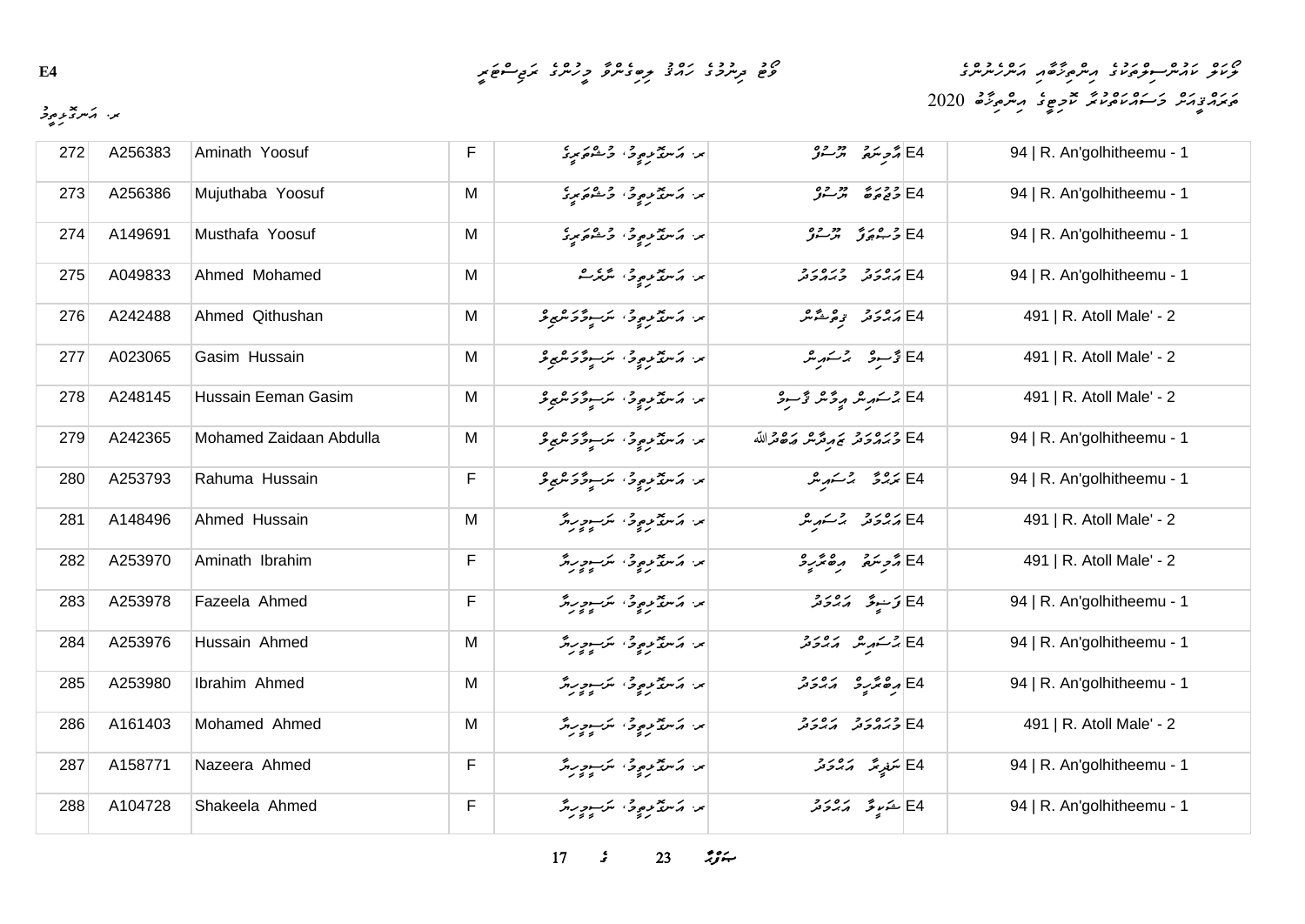*sCw7q7s5w7m< o<n9nOoAw7o< sCq;mAwBoEw7q<m; wBm;vB* م من المرة المرة المرة المرجع المرجع في المركبة 2020<br>مجم*د المريض المربوط المربع المرجع في المراجع المركبة* 

| 289 | A253979 | Zoona Ahmed      | F | ىر. مەسىر مەدەبە ئىرسو <i>ر مەڭ</i> | E4 تج تئر پر بر دیگر           | 94   R. An'golhitheemu - 1   |
|-----|---------|------------------|---|-------------------------------------|--------------------------------|------------------------------|
| 290 | A254462 | Ahmed Yoosuf     | M | ىر. مەسىر مەھ ئەسىر مەمۇ            | E4 كەبرى قىر بىر تەرىپى تو     | 94   R. An'golhitheemu - 1   |
| 291 | A254463 | Ali Nihadhu      | M | ىر. مەسىر مود، سەسىر مەنتى          | E4 کی میں میں میں تھی<br>ا     | 94   R. An'golhitheemu - 1   |
| 292 | A254459 | Aminath Yoosuf   | F | ىر. مەسىر مود، سەسىر موتۇ           | E4 مُجْرِسَهُ مِنْ مَنْ وَهِ   | 94   R. An'golhitheemu - 1   |
| 293 | A147061 | Fareesha Yoosuf  | F | ىن مەسىر مود، سەسىر بورگ            | E4 كۆمپىش تېرىشتى <sup>3</sup> | 491   R. Atoll Male' - 2     |
| 294 | A160660 | Fathimath Yoosuf | F | ىر. مەسىر مەدە سەسىر بەر ئ          | E4 رُجوحه مرسوم                | 94   R. An'golhitheemu - 1   |
| 295 | A254460 | Mareena Yoosuf   | F | ىر. مەسىر مەدە سەسىر بەرگە          | E4 كۈمپەنگر تېرىشۇ             | 491   R. Atoll Male' - 2     |
| 296 | A254461 | Mohamed Yoosuf   | M | ىر. مەسىر مود، سەسىر مەنتى          | E4 3232 مرسور<br>E4            | 94   R. An'golhitheemu - 1   |
| 297 | A254457 | Zareena Yoosuf   | F | ىن مەسىر مود، سەسىر بورگ            | E4 کی مریٹر گرمشنز             | 94   R. An'golhitheemu - 1   |
| 298 | A099196 | Ahmed Ali        | M | بر كەسكەن بەر بولۇرى                | E4 كەنزى قىمى قىلىپ قىلىپ ئىل  | 491   R. Atoll Male' - 2     |
| 299 | A256136 | Mariyam Ibrahim  | F | بر كەسكەن بەر بولۇرى                | E4 كرمرمز مقتررة               | 94   R. An'golhitheemu - 1   |
| 300 | A253966 | Mohamed Mumthaz  | M | بر ، مُسْتَوْمِودُ ، مُسْءُودٌ      | E4 37073 E4 ده وه              | 94   R. An'golhitheemu - 1   |
| 301 | A061421 | Adam Yoosuf      | M | ىن مەسىر مورى ئۇي قرىل              | E4 جُرُو بِرْ وَهِ             | 94   R. An'golhitheemu - 1   |
| 302 | A242442 | Ali Adam         | M | ىن مەسىر بولۇق ئۇلچەترىش            | E4 ک <sup>ے</sup> محمد محمد ال | 261   V. Keyodhoo - 1        |
| 303 | A255078 | Ibrahim Adam     | M | ىن مەسىر بولۇپ ئۇي قرىش             | E4 مەھمىر مەمەر E4             | 670   Constance Halaveli-1   |
| 304 | A242449 | Mohamed Adam     | M | ىن مەسمە بومۇ، ئۇچ قرىش             | E4 32923 E4                    | 436   Kuramathi Maldives - 1 |
| 305 | A255775 | Fathimath Sama   | F | بر كەسلام بولى، ئۇھ ئەتەرى          | E4 وَجِودَة سَدَّةَ            | 491   R. Atoll Male' - 2     |

 $18$  *s* 23  $23$  *n*<sub>y</sub>

*q>pAo:uC7m< .8*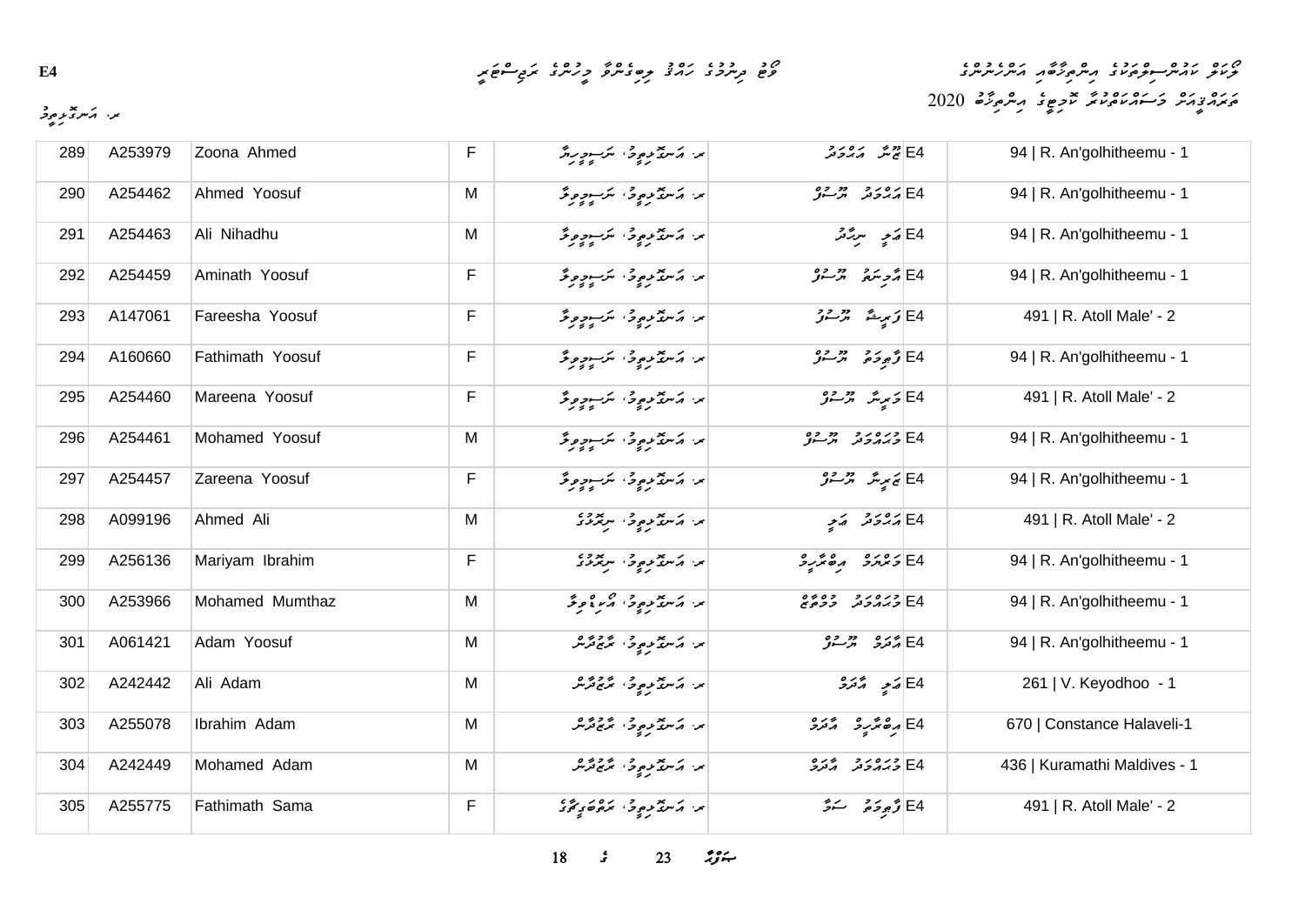*sCw7q7s5w7m< o<n9nOoAw7o< sCq;mAwBoEw7q<m; wBm;vB* م من المرة المرة المرة المرجع المرجع في المركبة 2020<br>مجم*د المريض المربوط المربع المرجع في المراجع المركبة* 

|     | , x ,             |  |  |
|-----|-------------------|--|--|
|     | بر. برسری عرصی فر |  |  |
| . . |                   |  |  |

| 306 | A011052 | Ibrahim Haroon        | M            | بر كەسكىرە دەر ئەھ ئەلگە                 | E4 مەھەر بەر ئەمەس                      | 94   R. An'golhitheemu - 1 |
|-----|---------|-----------------------|--------------|------------------------------------------|-----------------------------------------|----------------------------|
| 307 | A255773 | Mariyam Liusa Abdulla | $\mathsf F$  | ر مسيح مع و معدد ده.<br>مستعدد مسيح      | E4 <i>5 بحر مرقر حرق من 15 بول</i> الله | 94   R. An'golhitheemu - 1 |
| 308 | A255763 | Waheedha Haroon       | F            | من مستوج و مره و مورد                    | E4 كوبيرنگر گرمبرنگر                    | 94   R. An'golhitheemu - 1 |
| 309 | A151403 | Adam Fikree           | M            | بر كەسلام بوق ئەھ بولى                   | E4 مُرْمَرْدَ وِتِمْسِي                 | 99   R. Dhuvaafaru - 1     |
| 310 | A256365 | Ahmed Fikree          | M            | بر كەسلام بولى بىرە ئۆت                  | E4 رَيْرْدَتْرَ وِتَ <sub>اتِمِي</sub>  | 397   Sirru Fen Fushi - 1  |
| 311 | A256367 | Aminath Fazna         | $\mathsf F$  | بر كەسلام بولى بىرە ئۆت                  | E4 مُجِسَع <sub>ة</sub> وَتح <b>سَّ</b> | 94   R. An'golhitheemu - 1 |
| 312 | A256355 | Aneesa Adam           | F            | بر ، مستوجع و ، مهوج د ،                 | E4 كەسرىسە مەمەرتى                      | 94   R. An'golhitheemu - 1 |
| 313 | A163477 | Husna Fikree          | F            | بر كەسلام بولى برە بۇلا                  | E4 پر شهر و پر مبر                      | 313   L. Maavah - 2        |
| 314 | A255057 | Azeeza Mohamed        | $\mathsf F$  | من كەس بول <sub>ۇ</sub> لى كەن بەل ئالار | E4 בَبِيءَ وَيَرْمُدَتَرُ               | 94   R. An'golhitheemu - 1 |
| 315 | A255055 | Hawwa Mohamed         | $\mathsf{F}$ | س كەسكە بول كەرەپدە »                    | E4 يَهُمَّ حِيهُ وَمَ                   | 94   R. An'golhitheemu - 1 |
| 316 | A161406 | Hussain Rameez        | M            | بر كه سر ده بر ٢٥ ده.                    | E4 بر <i>شهر مر<sub>و</sub>بع</i>       | 94   R. An'golhitheemu - 1 |
| 317 | A102730 | Mohamed Ali           | M            | من كەس بول <sub>ۇ</sub> لى كەن بەل ئالار | E4 ديرورو ک <i>ړي</i>                   | 94   R. An'golhitheemu - 1 |
| 318 | A161405 | Moosa Rameez          | M            | بر كەس بور.<br>بر كەس بورگا ئەس بولار    | E4 تخريج تمر <i>وي</i>                  | 94   R. An'golhitheemu - 1 |
| 319 | A254201 | Fathimath Shifaza     | $\mathsf F$  | بر ، كەسكە بوھى ، ئۇنج ج                 | E4 وَجِعَةٍ صَوَّرَةٍ                   | 94   R. An'golhitheemu - 1 |
| 320 | A254200 | Hawwa Easa Fulhu      | $\mathsf{F}$ | أمرا وكالمعموم ومحالج والملج ويالا       | E4 پروی پرسوی                           | 94   R. An'golhitheemu - 1 |
| 321 | A242392 | Mariyam Nafeeha       | $\mathsf F$  | بر ، كەسكە بولۇق بولۇم توپا              | E4 كەممەر 2 س <i>ىرى</i> گە             | 94   R. An'golhitheemu - 1 |
| 322 | A253812 | Mohamed Moosa         | M            | ىن مەسىر مود <sup>0</sup> مەج دە         | $23.22$ $E4$                            | 94   R. An'golhitheemu - 1 |

*19 s* 23 *i*<sub>S</sub> $\approx$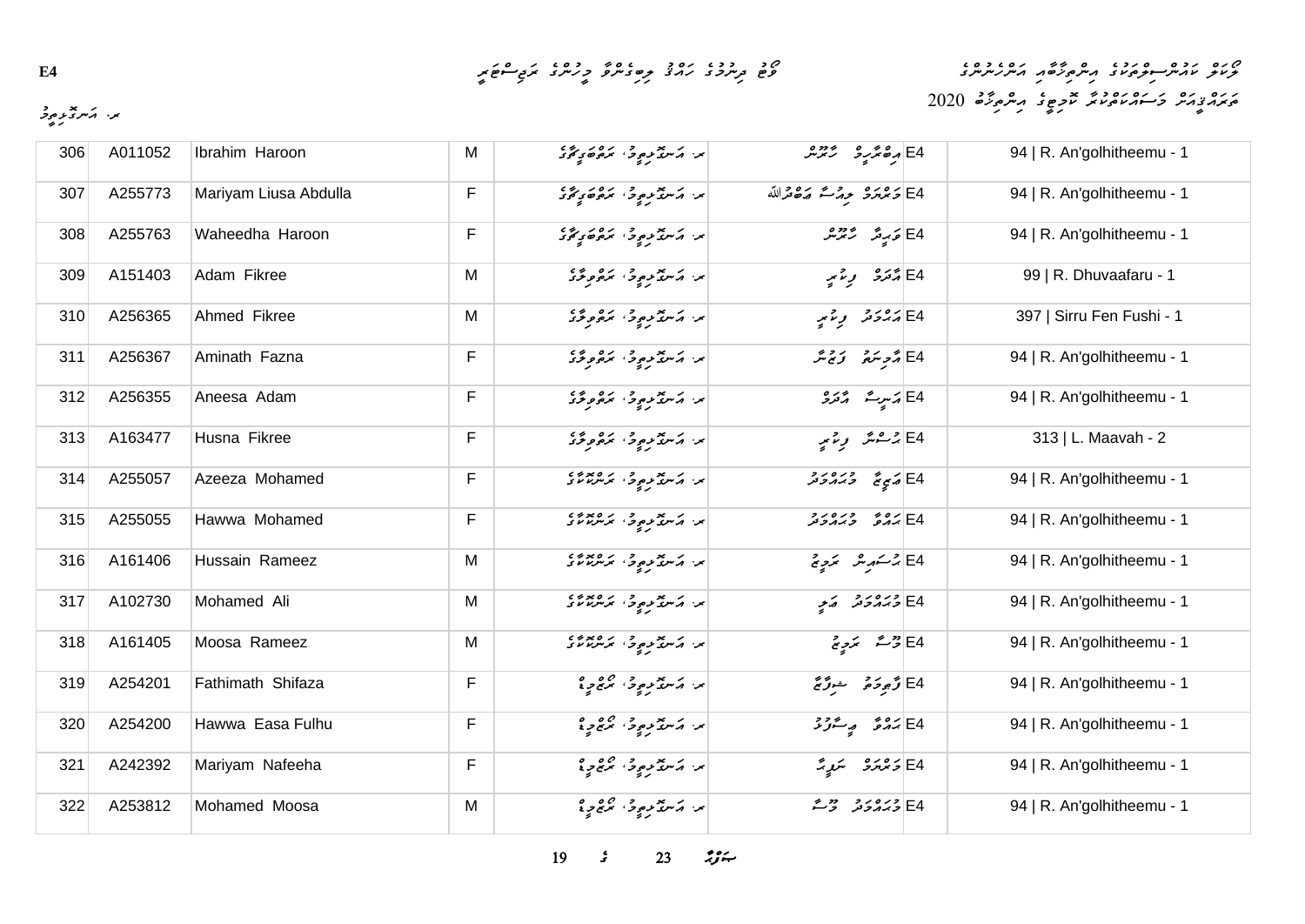*sCw7q7s5w7m< o<n9nOoAw7o< sCq;mAwBoEw7q<m; wBm;vB* م من المرة المرة المرة المرجع المرجع في المركبة 2020<br>مجم*د المريض المربوط المربع المرجع في المراجع المركبة* 

| $\rightarrow$ $\times$ $\rightarrow$ |  |  |
|--------------------------------------|--|--|
| ىر. برسرى ىرەر                       |  |  |
|                                      |  |  |

| 323 | A254204 | Ziyaadha Ahmed     | F           | ىر. مەسىم <i>موق، مۇنج</i> ب <sub>و</sub> لا          | E4 بې پژ <i>نگ مذکر د</i> ر      | 94   R. An'golhitheemu - 1      |
|-----|---------|--------------------|-------------|-------------------------------------------------------|----------------------------------|---------------------------------|
| 324 | A412804 | Ali Sadhdhoon      | M           | ىن مەسىر مودا شەڭ                                     | E4 ڪچ سنگھرمشر                   | 94   R. An'golhitheemu - 1      |
| 325 | A253785 | Bunyaameen Hassan  | M           | بن مُسْرَوْهِ وَاسْتَهْ                               | E4 ھەمگە جەمئە ئەسكەنلەر         | 94   R. An'golhitheemu - 1      |
| 326 | A256046 | Aishath Inasha     | $\mathsf F$ | المن المستخرم وحي الشكرة مترورة                       | E4 مَّ مِشَمَّ مِسَّرْشَّہ       | 94   R. An'golhitheemu - 1      |
| 327 | A256042 | Fathimath Rasheeda | F           | المن المستخرم وحي الشكرة مترورة                       | E4 تُرجوحَ مَمْ سَمِيمٌ          | 491   R. Atoll Male' - 2        |
| 328 | A256040 | Hajara Ali         | $\mathsf F$ | بر كاسع دود، كان دور د                                | E4 حُتى مَتْرَ صَمَّحِي          | 94   R. An'golhitheemu - 1      |
| 329 | A256047 | Ibrahim Rasheed    | M           | بر كاستوج فكالمردع                                    | E4 مەھەر بۇ مەسىم ئىر            | 94   R. An'golhitheemu - 1      |
| 330 | A256041 | Mohamed Rasheed    | M           | بر كاستوج فكالمردع                                    | /E4 <i>\$22.2 مَرْ</i> خِيمَ     | 94   R. An'golhitheemu - 1      |
| 331 | A256049 | Moonisa Rasheed    | $\mathsf F$ | من مكس وهود الشكوان من                                | E4 في سرت محمد سيرتير السيرتير   | 94   R. An'golhitheemu - 1      |
| 332 | A404067 | Riyasa Rasheed     | F           | بر كەسلام بولى ئەھ سىرى                               | E4 برمز تمر مرسور                | 491   R. Atoll Male' - 2        |
| 333 | A256395 | Ahmed Aslam        | M           | ىر مەس <sub>موق</sub> ى ئەس ھەر                       | E4 كەبروتى كەسىر 2 <i>4</i>      | 699   Bolifushi Island Resort-1 |
| 334 | A242467 | Ali Riyaz Hasan    | M           | ىر. مەسمەم دەپ سىسكىلىرىدۇ.                           | E4 كەير بىرىگەنج كەسكەنگر        | 491   R. Atoll Male' - 2        |
| 335 | A256398 | Amal Hassan        | F           | ىر. مەسمەم دەر مەسكىھ ئۇ                              | E4 كَرْدَّقْ بَرْسَ <i>مْ</i> سْ | 94   R. An'golhitheemu - 1      |
| 336 | A242469 | Aminath Reenaa     | $\mathsf F$ | ىر. مەستەرەرى، سەسەھرەتى                              | E4 مُج سَمَعُ مَ سِتَر           | 94   R. An'golhitheemu - 1      |
| 337 | A256391 | Fathimath Gasim    | $\mathsf F$ | ىر. مەستەرەرى، سەسكىرىدۇ.                             | E4 رَّج <i>و حَمَ</i> تَحْسِبُوْ | 491   R. Atoll Male' - 2        |
| 338 | A100410 | Hassan Moosa       | M           | ىر. مەس <sub>كى</sub> ئ <sub>وم</sub> وت سىر كىشمەنگە | E4 پرسٹر ویٹ                     | 491   R. Atoll Male' - 2        |
| 339 | A256401 | Shifa Hassan       | F           | ى مىستومود، شەرەر ئو                                  | E4 حو <i>ق برَسَ</i> مبر         | 491   R. Atoll Male' - 2        |

 $20$  *s*  $23$  *z*  $25$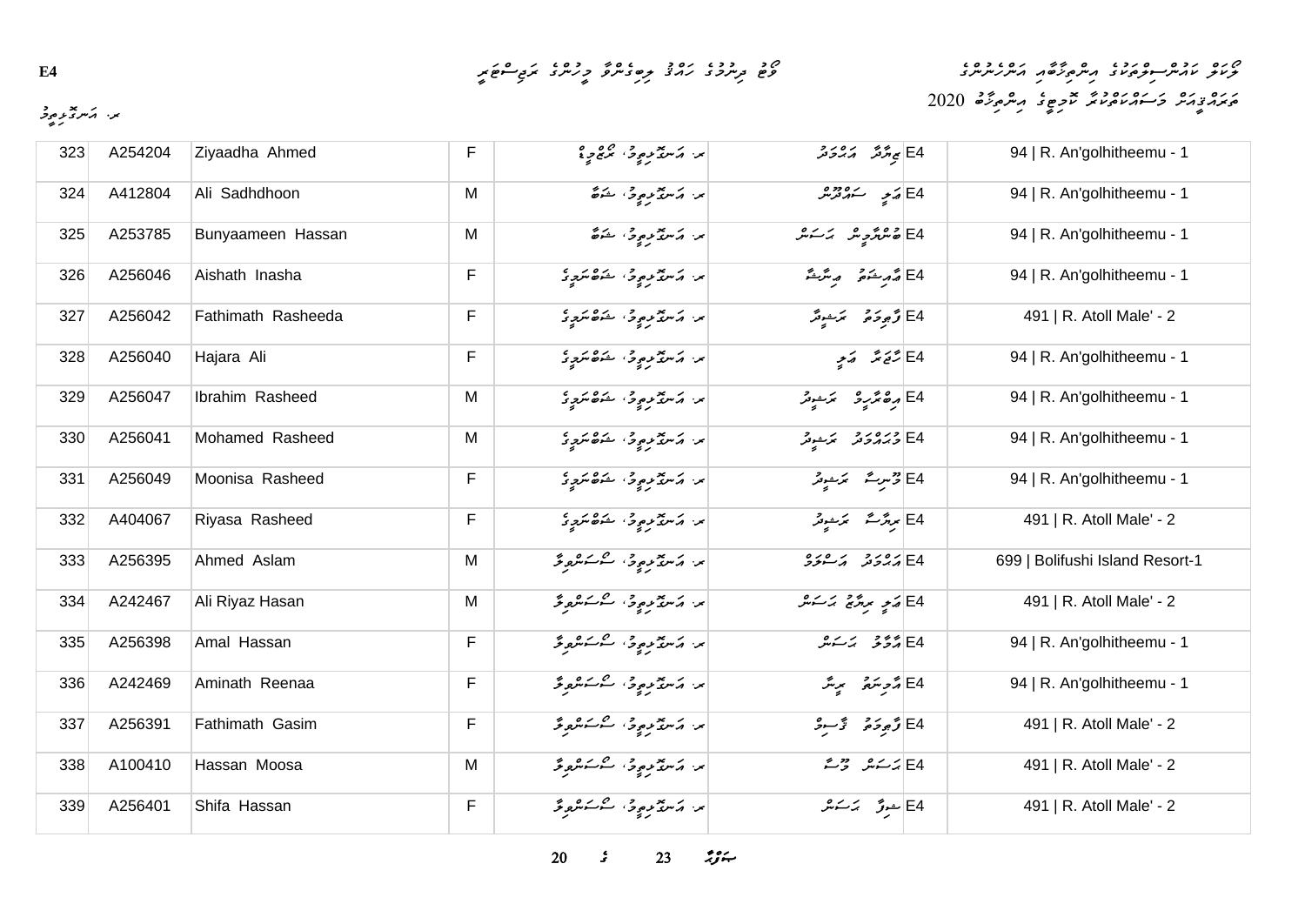*sCw7q7s5w7m< o<n9nOoAw7o< sCq;mAwBoEw7q<m; wBm;vB* م من المرة المرة المرة المرجع المرجع في المركبة 2020<br>مجم*د المريض المربوط المربع المرجع في المراجع المركبة* 

|     | , , ,             |  |  |
|-----|-------------------|--|--|
| s 1 | بر. برسری عرصی فر |  |  |
|     |                   |  |  |

| 340 | A257608 | Ahmed Shafeeg          | M           | ىن مەسمەرەمۇق سەسەسمە         |                                         | 94   R. An'golhitheemu - 1 |
|-----|---------|------------------------|-------------|-------------------------------|-----------------------------------------|----------------------------|
| 341 | A242481 | Ali Shafeeq            | M           | ىن مەسمەم بەرق، سەسەسمە       | E4 <i>جَرِجِهِ حَوِي</i> رَ             | 491   R. Atoll Male' - 2   |
| 342 | A257613 | Fathimath Adam         | $\mathsf F$ | ىن مەسمەم بەرق، سەسەسمە       | E4 وَج <i>ُوحَة مُقرَّح</i>             | 94   R. An'golhitheemu - 1 |
| 343 | A161409 | Mohamed Shafeeq        | M           | بر رکسته ده ده کرده و         | E4 <i>2525 متوي</i>                     | 94   R. An'golhitheemu - 1 |
| 344 | A242479 | Rilwan Ahmed           | M           | ىر. مەستەرمۇق، سەسەمىي        | E4 برشو <i>ؤ</i> یر بربردی <sub>ر</sub> | 491   R. Atoll Male' - 2   |
| 345 | A257616 | Sama Shafeeg           | $\mathsf F$ | بر مستوج في مشتمل             | E4 کے ش <i>ور</i> و                     | 94   R. An'golhitheemu - 1 |
| 346 | A257620 | Suha Shafeeg           | $\mathsf F$ | ىن مەسمەم بەرق، سەسەسمە       | E4 گەنگە مىتوپۇ                         | 94   R. An'golhitheemu - 1 |
| 347 | A253261 | Adam Saeed             | M           | ىر. مەسمەم يەھ سىسكىسى ي      | E4 جۇنزى سى <i>مپەن</i> ز               | 94   R. An'golhitheemu - 1 |
| 348 | A253259 | Ali Samih              | M           | ىن مەسمەرمۇق سەسەھرى          | E4 <i>ج</i> َعٍ سُمَّحِ مُّ             | 94   R. An'golhitheemu - 1 |
| 349 | A253254 | Ameena Ali Fulhu       | F           | بر رسيد و عن عروه             | E4 كەچ ئىگە كەمپرى <sup>3</sup>         | 94   R. An'golhitheemu - 1 |
| 350 | A253264 | Hussain Samir          | M           | ىر. مەسمەم بەرە سىمسكىرى يە   | E4 پر <i>کے <sub>م</sub>یٹر گے ج</i> گ  | 94   R. An'golhitheemu - 1 |
| 351 | A253258 | Shaheedha Saeed        | $\mathsf F$ | بر رسيد و عن عروه             | E4 شَرِيرٌ سَم <i>وِيرٌ</i>             | 94   R. An'golhitheemu - 1 |
| 352 | A242501 | Shahudha Saeed         | F           | ىر. مەسمە موج ق سىم مىلمونى   | E4 شەرقى <sub>ش</sub> سى <i>مپىتى</i>   | 491   R. Atoll Male' - 2   |
| 353 | A111277 | Fathimath Zuhaira      | F           | ىر. م <i>ەستەرەپەدى مۇ</i> سر | E4 رَّج <i>وحَةْ</i> بِمَ رَمِيمَّ      | 94   R. An'golhitheemu - 1 |
| 354 | A371898 | Mariyam Hamna          | $\mathsf F$ | برا مُسكومٍ في مُسو           | E4 كەندىرى ئەۋىگە                       | 94   R. An'golhitheemu - 1 |
| 355 | A253292 | Yumna Hussain          | $\mathsf F$ | برا مُسكومٍ في مُسو           | E4 پروتئر بر <i>شہر</i> یئر             | 94   R. An'golhitheemu - 1 |
| 356 | A242463 | Aminath Aanisa Mohamed | F           | ىر. مەسكەن ئوق، مەمكەنگەت     | E4 أُرُوِ سَرَةَ أَرْسِتْ وَيَرْدُونَر  | 94   R. An'golhitheemu - 1 |

 $21$  *s*  $23$  *n***<sub>s</sub>**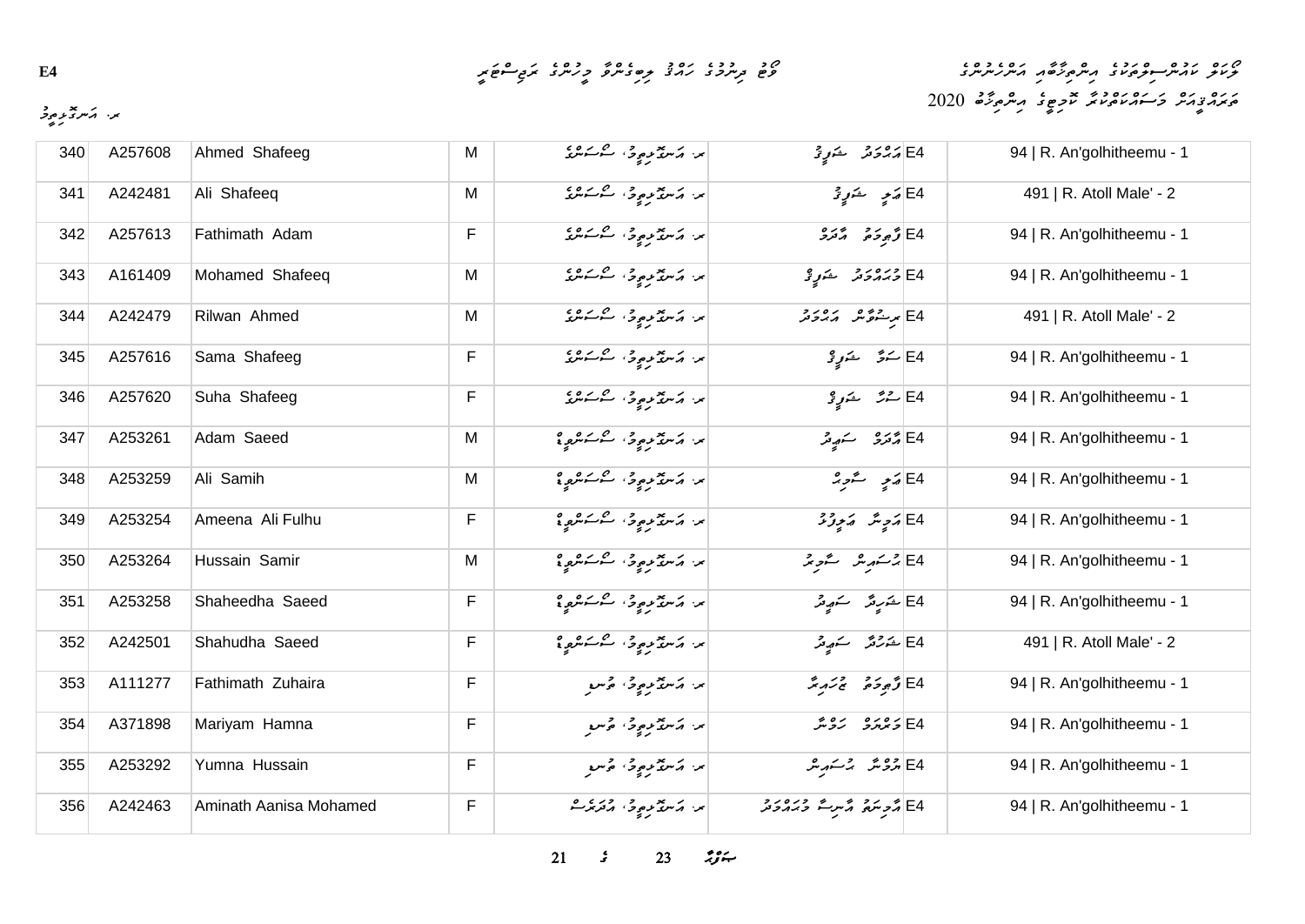*sCw7q7s5w7m< o<n9nOoAw7o< sCq;mAwBoEw7q<m; wBm;vB* م من المرة المرة المرة المرجع المرجع في المركبة 2020<br>مجم*د المريض المربوط المربع المرجع في المراجع المركبة* 

| $\overline{\phantom{a}}$ | $\sim$ $\sim$  |  |
|--------------------------|----------------|--|
|                          | ىر. برسرى يوجو |  |
| s 1                      |                |  |

| 357 | A242461 | <b>Fathimath Nisa Mohamed</b> | $\mathsf{F}$ | ىن مەسكەبولىقى مەمەرك                                                                                                                                                                                                            | E4 وَجوحَمَ سِرْ وَرَمُ وَمَنْ                                                                                | 94   R. An'golhitheemu - 1    |
|-----|---------|-------------------------------|--------------|----------------------------------------------------------------------------------------------------------------------------------------------------------------------------------------------------------------------------------|---------------------------------------------------------------------------------------------------------------|-------------------------------|
| 358 | A256385 | Zulfa Mohamed                 | F            | بر كالمعرفي ودري                                                                                                                                                                                                                 | E4 يحوثر وبرودور                                                                                              | 94   R. An'golhitheemu - 1    |
| 359 | A242505 | Abdul Basith Ahmed            | M            | بر ، كەسلام يومى بروغ ئ                                                                                                                                                                                                          | E4 مەھەر ئۇ ھەر مەر دەر د                                                                                     | 94   R. An'golhitheemu - 1    |
| 360 | A056269 | Ahmed Yoosuf                  | M            | بر ، مسيح ده و ، من و د ،                                                                                                                                                                                                        | E4 , جو جو جو جو جو جو جو بير المنظمة المنظمة المنظمة المنظمة المنظمة المنظمة المنظمة المنظمة المنظمة المنظمة | 94   R. An'golhitheemu - 1    |
| 361 | A256374 | Fariyal Hussain               | $\mathsf F$  | بر كەسلام بولى مەم ئولى                                                                                                                                                                                                          | E4 ۇىرى <i>گى ئىمىشى</i> ر                                                                                    | 94   R. An'golhitheemu - 1    |
| 362 | A256380 | Fathimath Sahula              | $\mathsf F$  | بر ، كەسلام يومى بروغ ئ                                                                                                                                                                                                          | E4 تُرجوحَ هُ سَنَرْتُرُ                                                                                      | 94   R. An'golhitheemu - 1    |
| 363 | A256378 | Mohamed Shareef               | M            | بر. مُس و و د د و و د                                                                                                                                                                                                            | E4 <i>3225 مَدَ مِروْ</i>                                                                                     | 244   ADh. Hangnaameedhoo - 1 |
| 364 | A253777 | Aminath Abdulla               | $\mathsf{F}$ | بر ، مسيوم و ، مسروم .                                                                                                                                                                                                           | E4 مُرْحِسَمَةً مَرْهُ قَدْاللّه                                                                              | 94   R. An'golhitheemu - 1    |
| 365 | A253774 | Asiya Abdulla                 | $\mathsf F$  | برا مستوجع والمستقافة                                                                                                                                                                                                            | E4 صَرْحَمَّةَ صَدَّدَتَكَ اللَّهُ                                                                            | 94   R. An'golhitheemu - 1    |
| 366 | A242395 | Fathimath Risma               | F            | بر كەسلام بولى ئەلگەن ئە                                                                                                                                                                                                         | E4 تُرجوحَ مَ سِرْحَمَدُّ                                                                                     | 491   R. Atoll Male' - 2      |
| 367 | A254231 | Haafiza Moosa                 | $\mathsf{F}$ | بر كەسكە بولى ئەلگە ئ                                                                                                                                                                                                            | E4 يُروتُو بِيْتَ مِنْ                                                                                        | 567   Villimale' Ehenihen - 2 |
| 368 | A242394 | Hassan Irufan                 | M            | من مكس موجود المحمد المصري                                                                                                                                                                                                       | E4 ئەسەھر ب <i>ەيدۇ</i> نىر                                                                                   | 94   R. An'golhitheemu - 1    |
| 369 | A058208 | Mohamed Moosa                 | M            | بر کے سر اس کے اس کا اس کا اس کا اس کا اس کا اس کا اس کا اس کا اس کا اس کا اس کا اس کا اس کا اس کا اس کا اس کا<br>اس کا اس کا اس کا اس کا اس کا اس کا اس کا اس کا اس کا اس کا اس کا اس کا اس کا اس کا اس کا اس کا اس کا اس کا اس | $23.225$ E4                                                                                                   | 94   R. An'golhitheemu - 1    |
| 370 | A242433 | Ali Naveen                    | M            | ىر. مەسىم دەپرە، مەس <sup>ى</sup>                                                                                                                                                                                                | E4 <i>ھَ جِ</i> سَمِيش                                                                                        | 491   R. Atoll Male' - 2      |
| 371 | A253787 | Mashitha Hassan               | $\mathsf{F}$ | بر ، كەسكەن ئومۇر، ئۇسكە                                                                                                                                                                                                         | E4 جُسْبِهُمْ بَرَسَمْكُر                                                                                     | 94   R. An'golhitheemu - 1    |
| 372 | A242428 | Yoosuf Yaamin Mohamed         | M            | بر ، ئەستەرەپەق ، پەترىشە                                                                                                                                                                                                        | E4 پڑے پر محمد مقدم دیں دیا ہے                                                                                | 94   R. An'golhitheemu - 1    |
| 373 | A082569 | Fathimath Rasheedha           | F            | بر رکبر بروی و دی ه                                                                                                                                                                                                              | E4 وَجوحَة مَ مَرْسُومَّر                                                                                     | 94   R. An'golhitheemu - 1    |

 $22$  *s*  $23$  *z*  $23$